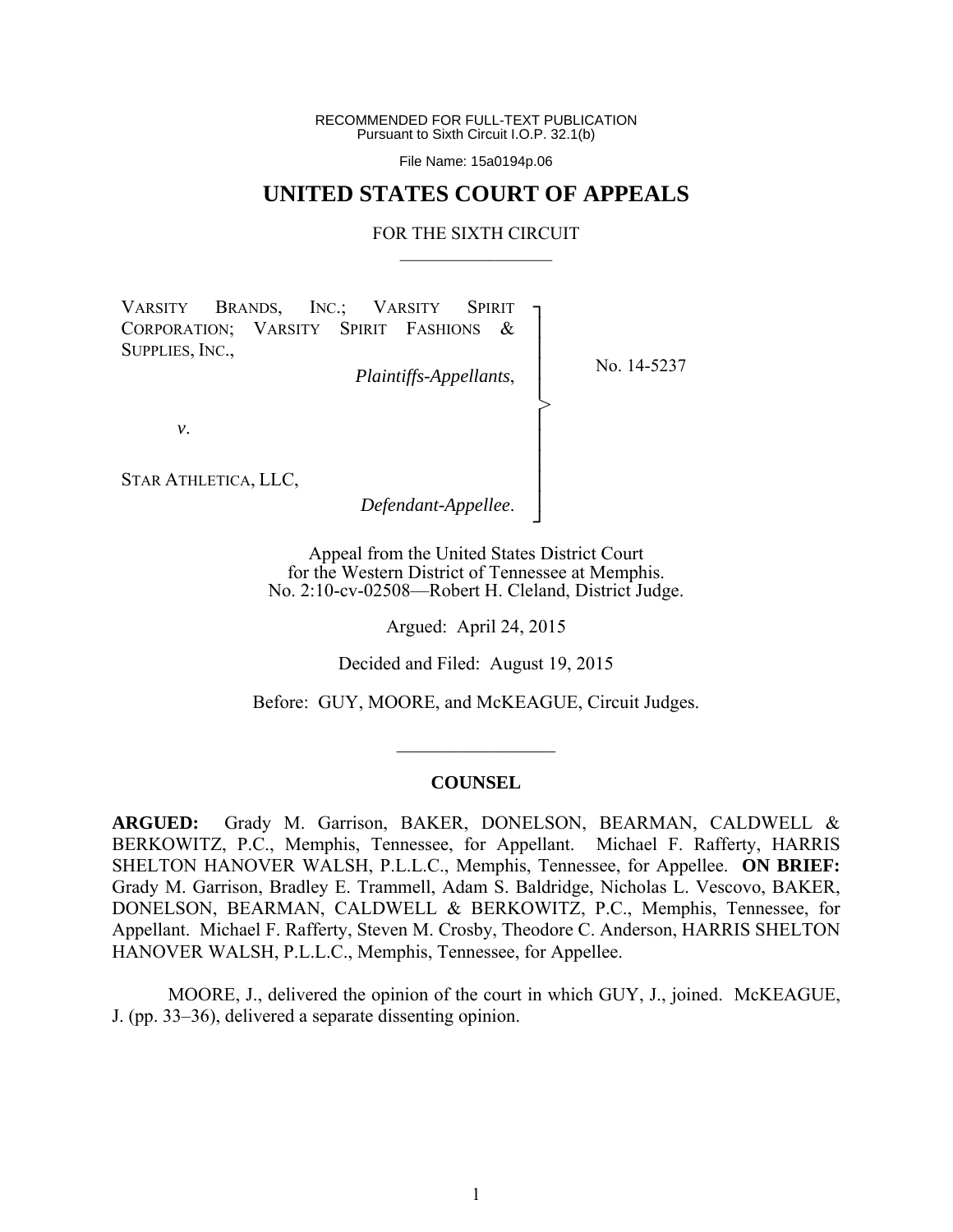# **OPINION**  $\frac{1}{2}$

 $\frac{1}{2}$ 

 KAREN NELSON MOORE, Circuit Judge. Are cheerleading uniforms truly cheerleading uniforms without the stripes, chevrons, zigzags, and color blocks? That is the question that strikes at the heart of this appeal. Plaintiffs-Appellants Varsity Brands, Inc., Varsity Spirit Corporation, and Varsity Spirit Fashions & Supplies, Inc. (collectively "Varsity") have registered copyrights for multiple graphic designs that appear on the cheerleading uniforms and warm-ups they sell. Defendant-Appellee Star Athletica, LLC, also sells cheerleading gear bearing graphic designs that, according to Varsity, are substantially similar to the designs for which Varsity has valid copyrights. Star asserts that Varsity's copyrights are invalid because the designs at issue are unprotectable "design[s] of . . . useful article[s]." 17 U.S.C. § 101 (2012). The district court concluded that a cheerleading uniform is not a cheerleading uniform without stripes, chevrons, zigzags, and colorblocks, and therefore Varsity's copyrights are invalid. Varsity now appeals, and we take up the question that has confounded courts and scholars: When can the "pictorial, graphic, or sculptural features" that are incorporated into "the design of a useful article" "be identified separately from, and [be] capable of existing independently of the utilitarian aspects of the article[?]" *Id.*

For the reasons we now explain, we **REVERSE** the district court's judgment and enter partial summary judgment for Varsity with respect to whether Varsity's designs are copyrightable pictorial, graphic, or sculptural works, and **REMAND** the case for further proceedings consistent with this opinion.

#### **I. BACKGROUND**

 Varsity designs and manufactures apparel and accessories for use in cheerleading and other athletic activities. R. 170 at 1 (Joint Statement of Undisputed Facts ("JSUF") ¶ 1) (Page ID #2228). It employs designers who sketch design concepts consisting of "original combinations, positionings, and arrangements of elements which include V's (chevrons), lines, curves, stripes, angles, diagonals, inverted V's, coloring, and shapes . . . ." R. 173 at 2–3, 6 (Pls.' Statement of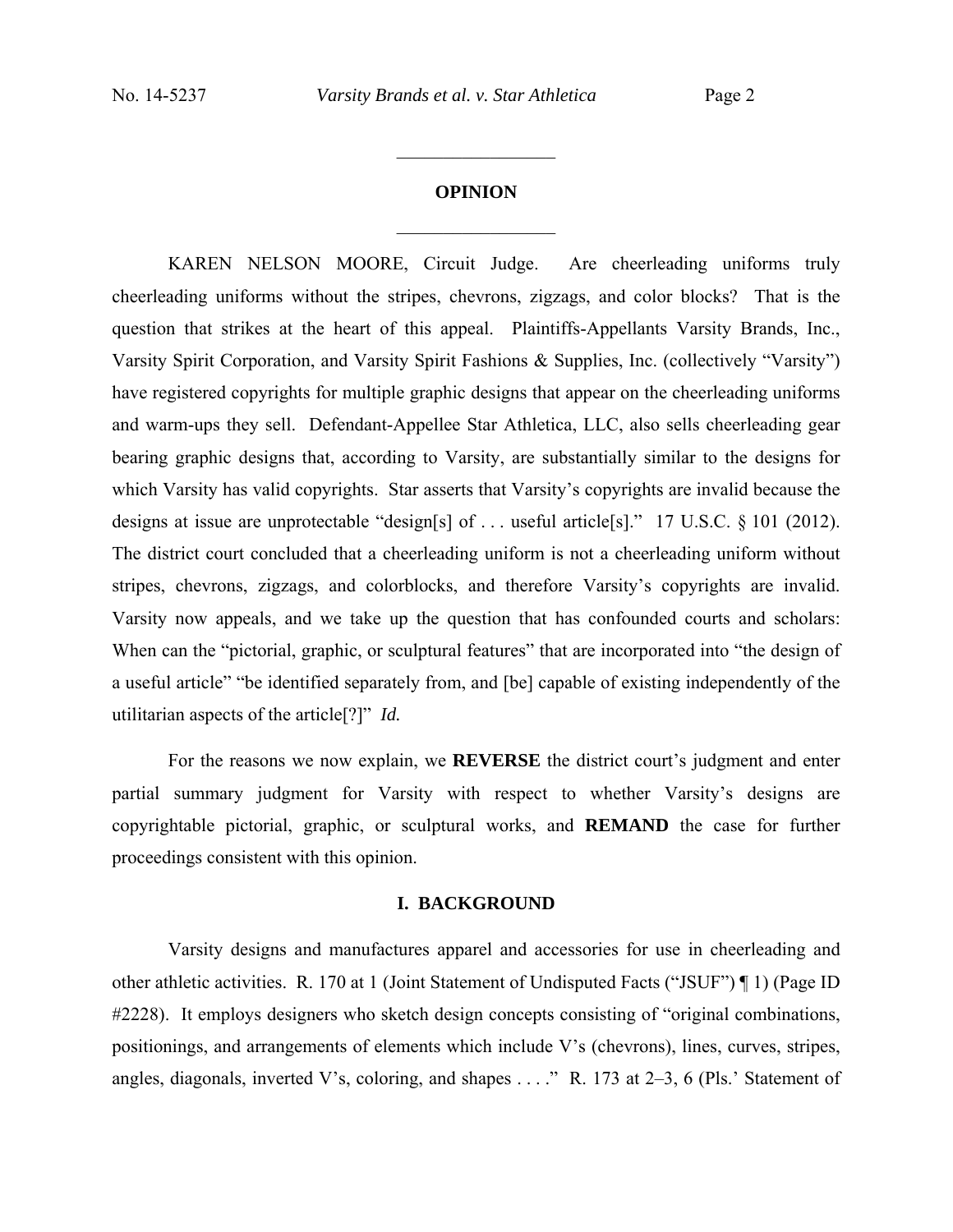Undisputed Facts ("PSUF") ¶¶ 1, 4, 21 (Page ID #2385–86, 2389); R. 173-2 at 4–5 (Williams Decl. ¶ 8) (Page ID #2439–40). When creating these designs, the designers do not consider functionality of the uniform or the ease of producing a full-sized uniform that looks like the sketch. R. 173 at 2–3, 6 (PSUF ¶¶ 4–5, 21) (Page ID #2385–86, 2389); R. 173-2 at 4–5 (Williams Decl. ¶ 8) (Page ID #2439–40). After a designer completes a sketch, Varsity decides whether to implement that design concept for cheerleading or other uniforms, or whether to abandon the design concept altogether. R. 173 at 4 (PSUF  $\P\P$  11–12) (Page ID #2387). Once Varsity selects a design for production, the production crew re-creates the design using one of four methods to create a cheerleading uniform: "cutting and sewing panels of fabric and braid together"; sublimation;<sup>1</sup> embroidery; or screen printing. *Id.* at 8–9 (PSUF ¶ 28) (Page ID #2391– 92). Varsity sells its merchandise by advertising in catalogs and online by inviting customers to choose a design concept among the many designs that Varsity offers, before selecting the shape, colors, and braiding for the uniform. R. 173-3 at 3–4 (Williams Dep. at 22–23) (Page ID #2449– 50).

Varsity sought and received copyright registration for "two-dimensional artwork" for many of its designs, including the following designs, which are the subject of this lawsuit:

<sup>&</sup>lt;sup>1</sup>
Sublimation is the process of printing the design directly onto fabric. The printer heats the ink and infuses it into the fabric while the ink is gaseous. Once the design is printed onto the fabric, the production team cuts the fabric in the shape of the design and sews the pieces together. R. 173-1 at 4 (Spencer Decl. ¶ 8) (Page ID #2412) ("After the paper and fabric are finished feeding through the machine, the large pieces of fabric have the designs on them which are then cut out and the outer edges are sewn together as a front and back of a garment."); *see also* R. 173 at 9 (PSUF ¶ 31) (Page ID #2392).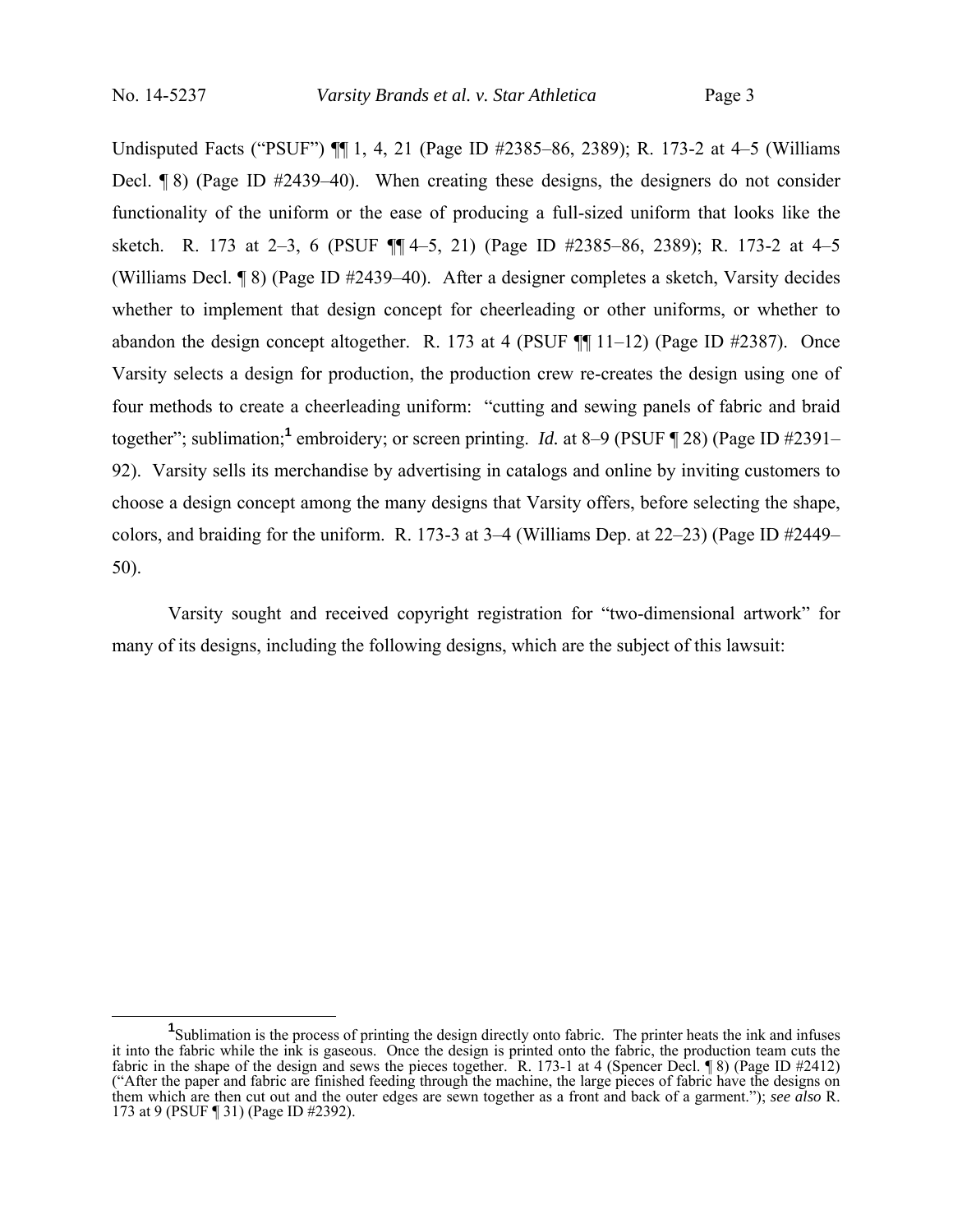



Design 0815<br>Registration No. VA 1-675-905



Design 299B<br>Registration No. VA 1-319-226



Design 299A<br>Registration No. VA 1-319-228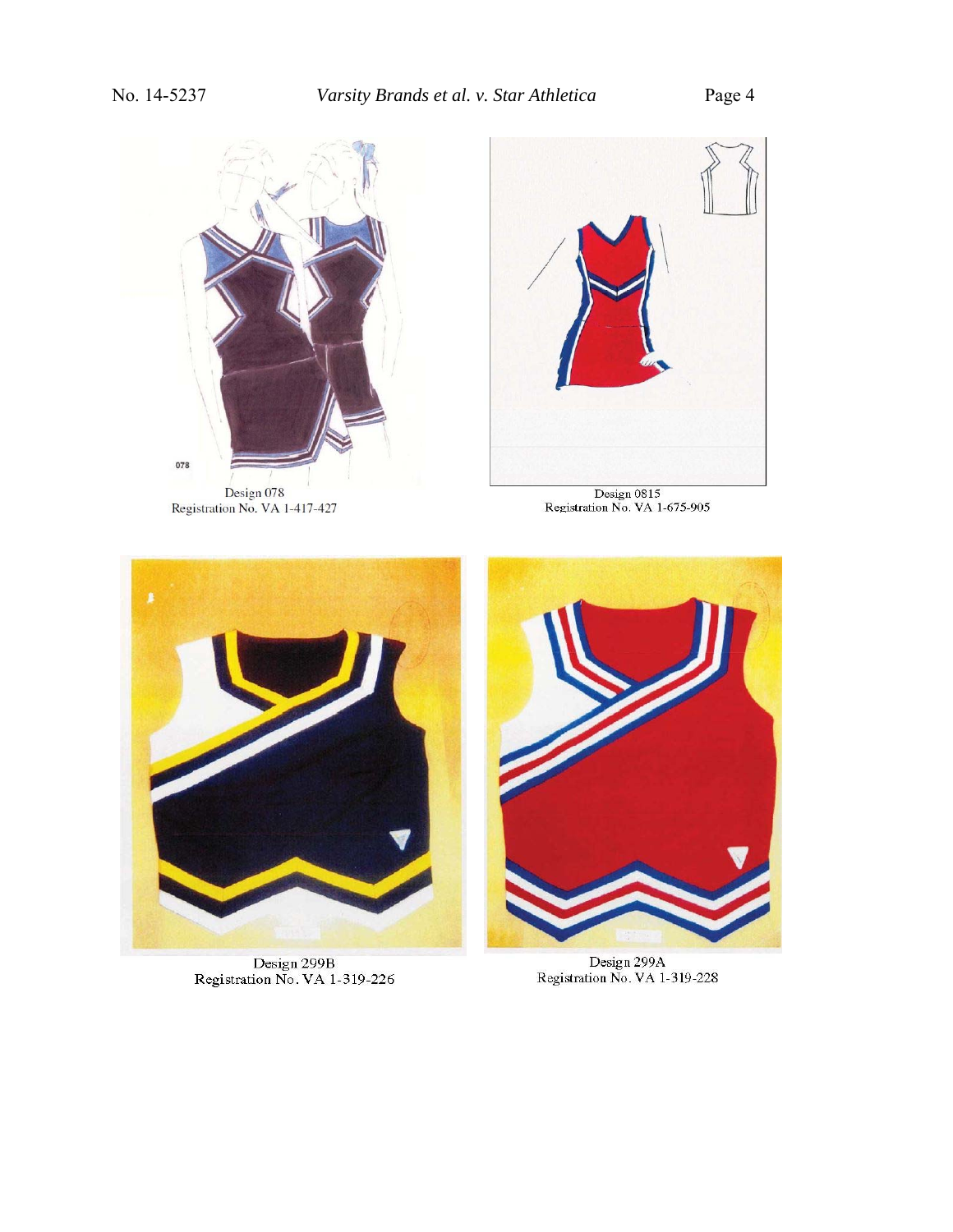

Design 074 Registration No. VA 1-411-535

R. 1-15 at 2 (Compl. Ex. 15) (Page ID #48); R. 1-16 at 2–3 (Compl. Ex. 16) (Page ID #51–52); R. 1-17 at 2 (Compl. Ex. 17) (Page ID #54); R. 1-18 at 2 (Compl. Ex. 18) (Page ID #57); R. 51-1 at 2 (1st Am. Compl. Ex. 9) (Page ID #536).**<sup>2</sup>**

Star markets and sells uniforms and accessories for football, baseball, basketball, lacrosse, and cheerleading. R. 170 at 2 (JSUF ¶ 5) (Page ID #2229). Varsity filed this lawsuit after seeing Star's marketing materials and noticing that Star was advertising cheerleading uniforms that looked a lot like Varsity's five registered designs. *See* R. 1 at 3–4, 6–10 (Compl.  $\P$ [13–15, 27–53) (Page ID #3–4, 6–10). Varsity alleges five claims of copyright infringement

**<sup>2</sup>** Varsity's original complaint alleged that Star infringed Varsity Design 034. *See* R. 1 at 4 (Compl. ¶ 14(e)). Varsity sought leave to amend the complaint in order to allege that Star had infringed Design 074, not Design 034, R. 48 at 1 (Unopposed Mot. to Amend Compl.  $\P$  1) (Page ID #518), which the district court granted, R. 49 at 1 (Order Granting Unopposed Mot. to Amend Compl.) (Page ID #531). Varsity attached a copy of Design 074 and the certificate of registration for Design 074 to its First Amended Complaint. R. 51-1 at 2 (Amend. Ex. 9) (Page ID #536); R. 51-2 at 2–3 (Amend. Ex. 19) (Page ID #538–39).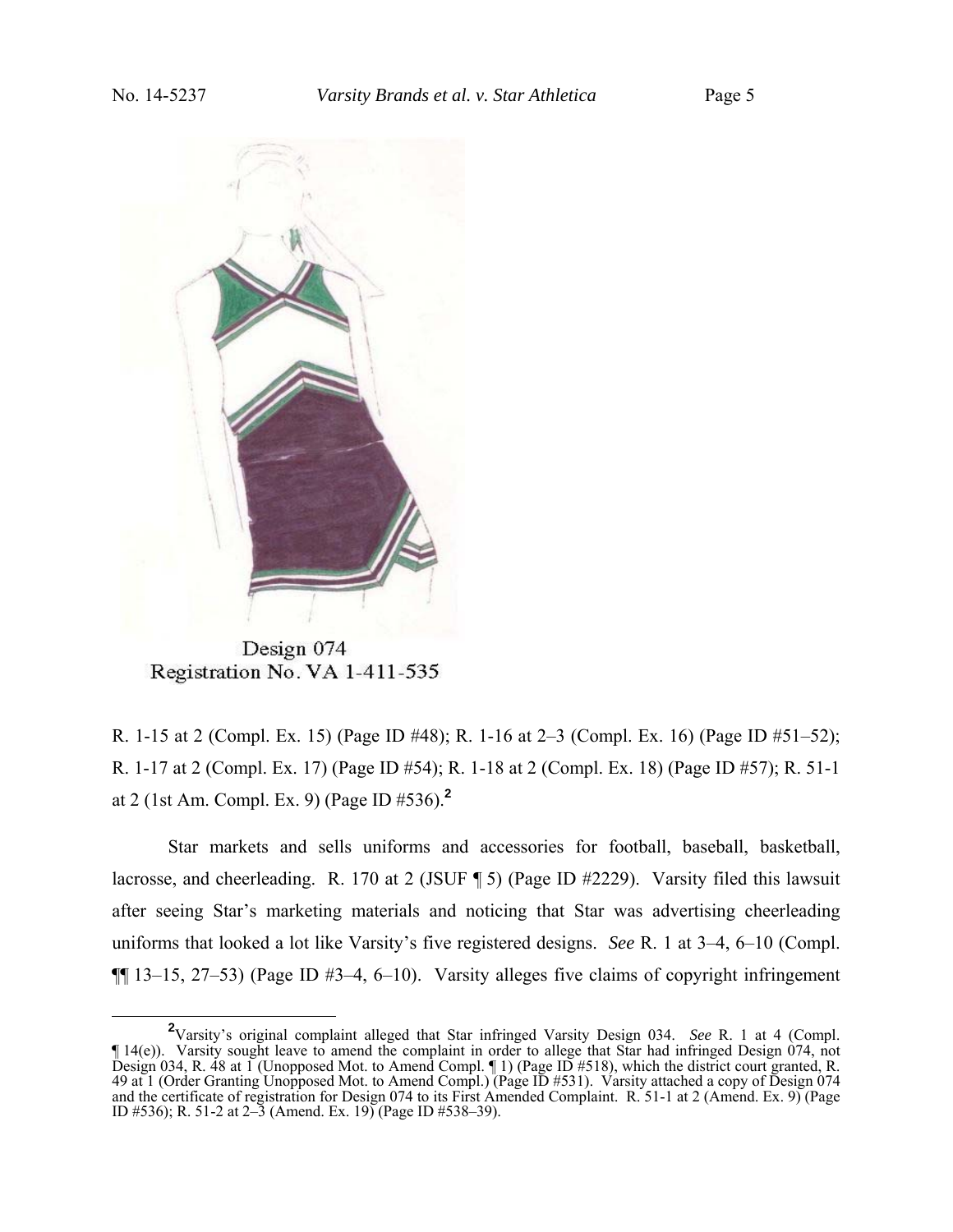for "selling[,] distributing, [and] advertising . . . goods bearing . . . design[s] that [are] copied from and substantially similar to" five of Varsity's designs in violation of the Copyright Act, 17 U.S.C. § 101 *et seq. Id.* at 7–10 (Compl. ¶¶ 29, 36, 42, 49, 56) (Page ID #7–10). In addition, Varsity has asserted that Star violated Tennessee's laws against unfair competition, inducement of breach of contract, inducement of breach of fiduciary duty, and civil conspiracy.**<sup>3</sup>** *Id.* at 11–13 (Page ID #11–13). Star denied liability for all of Varsity's claims and asserted counterclaims, including a claim that Varsity made fraudulent representations to the Copyright Office. R. 58 at 1–18 (Answer) (Page ID #585–602).

At the close of the discovery period, both parties filed motions for summary judgment. Star argued that it was entitled to summary judgment on all of Varsity's claims. With respect to Varsity's copyright-infringement claims, Star argued that Varsity does not have a valid copyright in the five designs for two reasons: (1) Varsity's designs are for useful articles, which are not copyrightable; and (2) the pictorial, graphic, or sculptural elements of Varsity's designs were not physically or conceptually separable from the uniforms, making the designs ineligible for copyright protection. R. 168 at 2 (Def.'s Mot. for Summ. J.) (Page ID #2121). Varsity asserted a right to summary judgment, as well, arguing that its copyrights were valid because the designs were separable and non-functional, and that Star infringed those valid copyrights. R. 172 at 1–2 (Pls.' Mot. for Summ. J.) (Page ID #2300–01). Varsity also sought dismissal of Star's counterclaims. *Id.* In response to Varsity's motion for summary judgment, Star primarily focused on whether Varsity's designs were unprotectable useful articles, *see* R. 176-2 at 8–13 (Def.'s Combined Mem. of Law in Opp'n to Pl's Mot. for Summ. J. and Reply in Supp. of Def.'s Mot. for Summ. J.) (Page ID #3282–87), but also argued that Varsity had not met its obligation "to prove which 'key elements' of its designs are original," *id.* at 14 (Page ID #3288). Varsity responded in its sur-reply to Star's claim that Varsity's designs were unoriginal. *See* R. 177 at 10–11 (Pl.'s Sur-Reply in Supp. of Mot. for Summ. J.) (Page ID #3371–72).

The district court entered summary judgment in Star's favor on the copyright claims, concluding that Varsity's designs were not copyrightable because the graphic elements of

**<sup>3</sup>**<br> **3** Varsity also alleged violations of the Lanham Act, 15 U.S.C. § 1125(a) (2012). The district court entered summary judgment for Star with respect to the Lanham Act claim upon Star's motion, which Varsity did not oppose. R. 199 at 17 (D. Ct. Op. & Order Re Mot. for Summ. J.) (Page ID #4311); 172 at 2 (Pls.' Mot. for Summ. J.) (Page ID #2300–01). Nor does Varsity appeal the entry of judgment on that claim.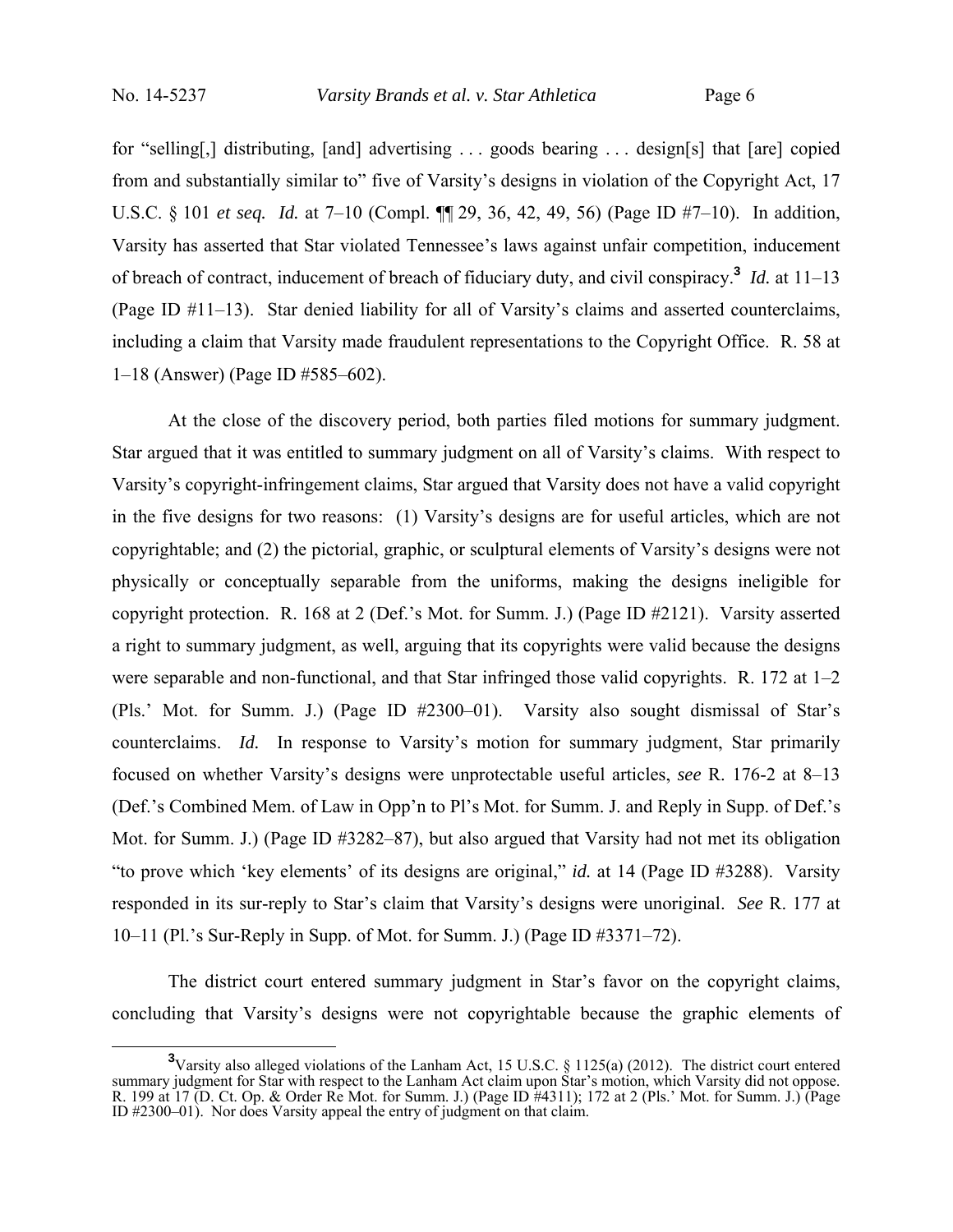Varsity's designs are not physically or conceptually separable from the utilitarian function of a cheerleading uniform because the "colors, stripes, chevrons, and similar designs typically associated with sports in general, and cheerleading in particular" make the garment they appear on "recognizable as a cheerleading uniform." R. 199 at 15 (D. Ct. Op. & Order Re Mot. for Summ. J.) (Page ID #4309). In other words, the district court held that the aesthetic features of a cheerleading uniform merge with the functional purpose of the uniform. The district court did not address whether Varsity's designs were unoriginal, and therefore unprotectable. Without addressing the merits of the state-law claims, the district court dismissed them without prejudice on the basis that it had resolved all of Varsity's federal claims and declined to exercise supplemental jurisdiction. *Id.* at  $17-18$  (Page ID #4311-12) (citing 28 U.S.C.  $\S$  1367(c)(3) (2012) ("The district court[] may decline to exercise supplemental jurisdiction over a claim . . . if . . . the district court has dismissed all claims over which it has original jurisdiction.")).

This appeal followed. Varsity challenges the district court's entry of summary judgment on the issue of copyright infringement and dismissal of the state-law claims. Appellant Br. at 16–18. Because Varsity seeks a remand to the district court for further proceedings, it asks that we address the district court's ruling permitting Star's experts to testify about whether Varsity's designs are copyrightable, non-useful designs. *Id.* at 18.

### **II. COPYRIGHT INFRINGEMENT**

 We review the district court's grant of summary judgment de novo. *Jones v. Blige*, 558 F.3d 485, 490 (6th Cir. 2009). When reviewing an entry of summary judgment, we view the record in the light most favorable to, and draw all reasonable inferences in favor of, the nonmoving party. *Id.* The moving party is entitled to summary judgment if "there is no genuine" dispute as to any material fact and the movant is entitled to judgment as a matter of law." Fed. R. Civ. P. 56(a).

Varsity has alleged that Star infringed its valid copyrights. To prevail, Varsity must show that (1) it owned a valid copyright in the designs, and (2) that Star "copied protectable elements of the work." *Lexmark Int'l, Inc. v. Static Control Components, Inc.*, 387 F.3d 522, 534 (6th Cir. 2004). We have said that "[t]he first prong tests the originality and non-functionality of the work," *id.*, but there are actually five elements to establish the validity of a copyright: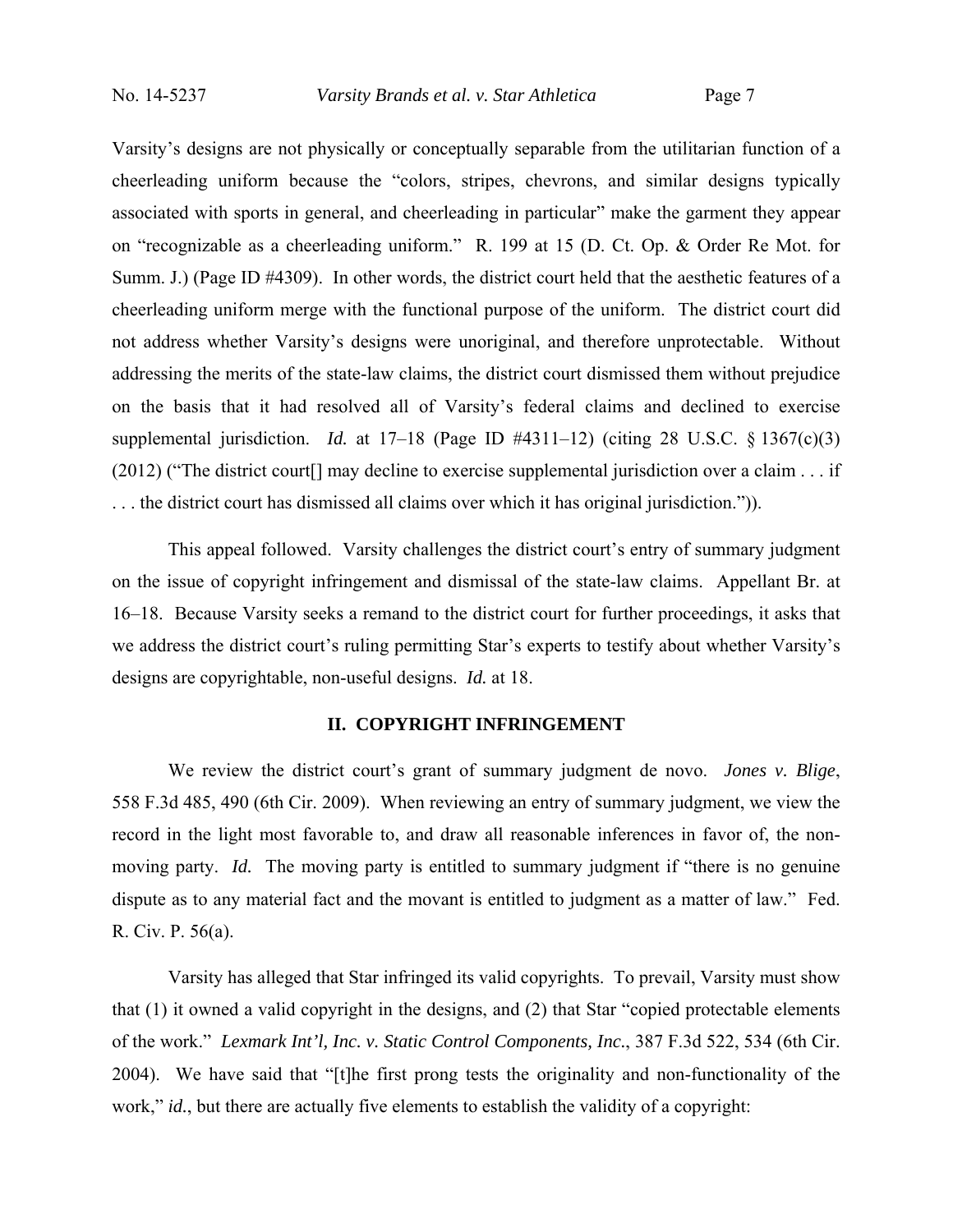(1) originality in the author; (2) copyrightability of the subject matter; (3) a national point of attachment of the work, such as to permit a claim of copyright; (4) compliance with applicable statutory formalities; and (5) (if the plaintiff is not the author) a transfer of rights or other relationship between the author and the plaintiff so as to constitute the plaintiff as the valid copyright claimant.

4 MELVILLE B. NIMMER & DAVID NIMMER, NIMMER ON COPYRIGHT § 13.01[A] (2003) (footnotes omitted). We have also said, "[t]he second prong tests whether any copying occurred (a factual matter) and whether the portions of the work copied were entitled to copyright protection (a legal matter)." *Lexmark*, 387 F.3d at 534. This means that "a court should first identify and eliminate those elements that are unoriginal [or not copyrightable] and therefore unprotected" "before comparing similarities between" the plaintiff's and defendant's works. *Kohus v. Mariol*, 328 F.3d 848, 853 (6th Cir. 2003). If the elements of the work that the defendant copied as a factual matter were not copyrightable—that is, non-original or ineligible for copyright protection—then the plaintiff cannot establish that the defendant has infringed the copyright. *See* 4 NIMMER ON COPYRIGHT § 13.01[A]. The only element of the validity of Varsity's copyright that is at issue in this appeal is whether Varsity's designs are protectable subject matter under the Copyright Act. *See* Appellant Br. at 1–2, 16–18; Appellee Br. at 3, 20– 22. The parties do not address the originality of the designs, and therefore we do not address that issue now.

 Varsity challenges the district court's entry of summary judgment with respect to the copyright claims on three grounds. First, Varsity argues that the district court did not afford appropriate deference to the Copyright Office's determination of copyrightability. Second, Varsity contends that the district court used the wrong approach to determine whether a design is a protectable pictorial, graphic, or sculptural work that is separable from the utilitarian aspects of the article. Third, Varsity asserts that its designs are copyrightable as a matter of law because they are graphic works and not useful articles. We address each of these arguments in turn.

## **A. Copyright Registration and the Presumption of Validity**

Varsity has successfully registered all five of the designs at issue with the Copyright Office. Congress has bestowed upon those who have obtained copyright registration "made before or within five years after first publication of the work" a presumption of validity "[i]n any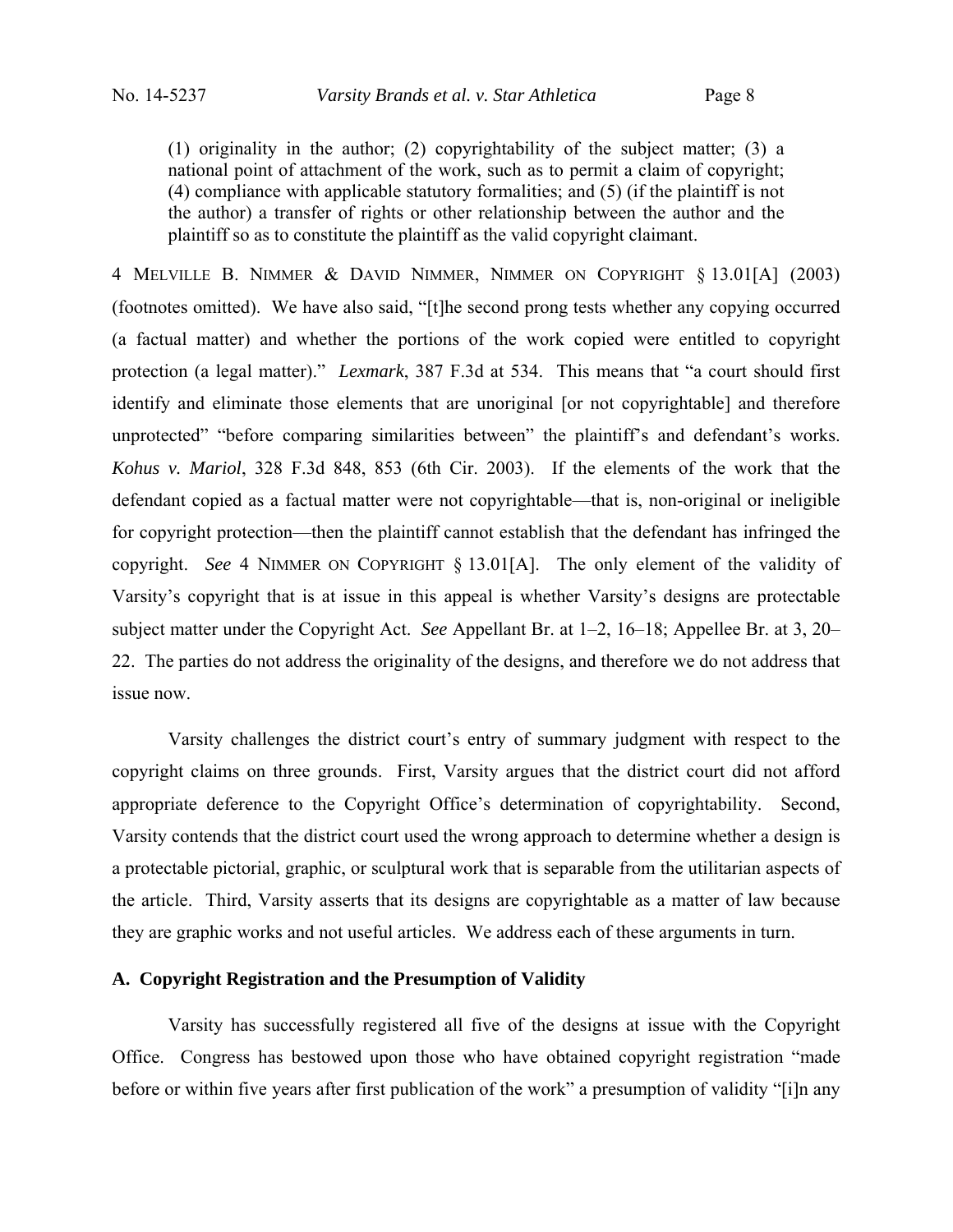judicial proceeding[]." 17 U.S.C. § 410(c) (2012). A certificate of registration "constitute[s] prima facie evidence of the validity of the copyright and of the facts stated in the certificate." *Id.* That presumption is rebuttable; once the plaintiff introduces evidence that he registered the work "before or within five years after first publication," *id.*, then the burden shifts to the alleged infringer to present evidence that the plaintiff's copyrights are invalid, *Hi-Tech Video Prods.*, *Inc. v. Capital Cities/ABC, Inc.*, 58 F.3d 1093, 1095 (6th Cir. 1995). "The evidentiary weight to be accorded the certificate of a registration made" more than "five years after first publication of the work" "shall be within the discretion of the court." 17 U.S.C.  $\frac{8}{10}$  410(c).

Three of Varsity's designs were registered within five years after first publication, Appellant Br. at 21, and therefore Star "shoulders the burden of rebutting the presumptive validity of [those three] copyright[s]," *Lexmark*, 387 F.3d at 534. Varsity registered the other two designs five years and six months and six years and four months after first publication, Appellant Br. at 22, and so we have discretion to view the registrations for these two designs as evidence of validity if we wish.The district court acknowledged the statutory presumption afforded the three designs, but treated the presumption as "'fairly easy to rebut because the Copyright Office tends toward cursory issuance of registrations.'" R. 199 at 6 n.2 (D. Ct. Op. & Order) (Page ID #4300) (quoting *Universal Furniture Int'l, Inc. v. Collezione Europa USA, Inc.*, 618 F.3d 417, 430 (4th Cir. 2010)). Varsity takes umbrage with the district court's treatment of its presumption of validity and argues that courts should give deference to the Copyright Office's determinations about the originality and separability of Varsity's designs under *Chevron U.S.A. Inc. v. Natural Resources Defense Council, Inc.*, 467 U.S. 837 (1984), or *Skidmore v. Swift & Co.*, 323 U.S. 134 (1944). Appellant Br. at 25–26. What deference must we give to the Copyright Office's determination that Varsity's designs are non-functional and separable from the "utilitarian aspects of the article" to which they are affixed: *Chevron*, *Skidmore*, or none?

*Chevron* deference is appropriate not only when "Congress . . . ha<sup>[s]</sup> expressly delegated authority or responsibility to implement a particular provision or fill a particular gap." *United States v. Mead Corp.*, 533 U.S. 218, 229 (2001). We must also give "judicial [*Chevron*] deference" to an agency's "interpretive choices" when "the agency's generally conferred authority and other statutory circumstances [make apparent] that Congress would expect the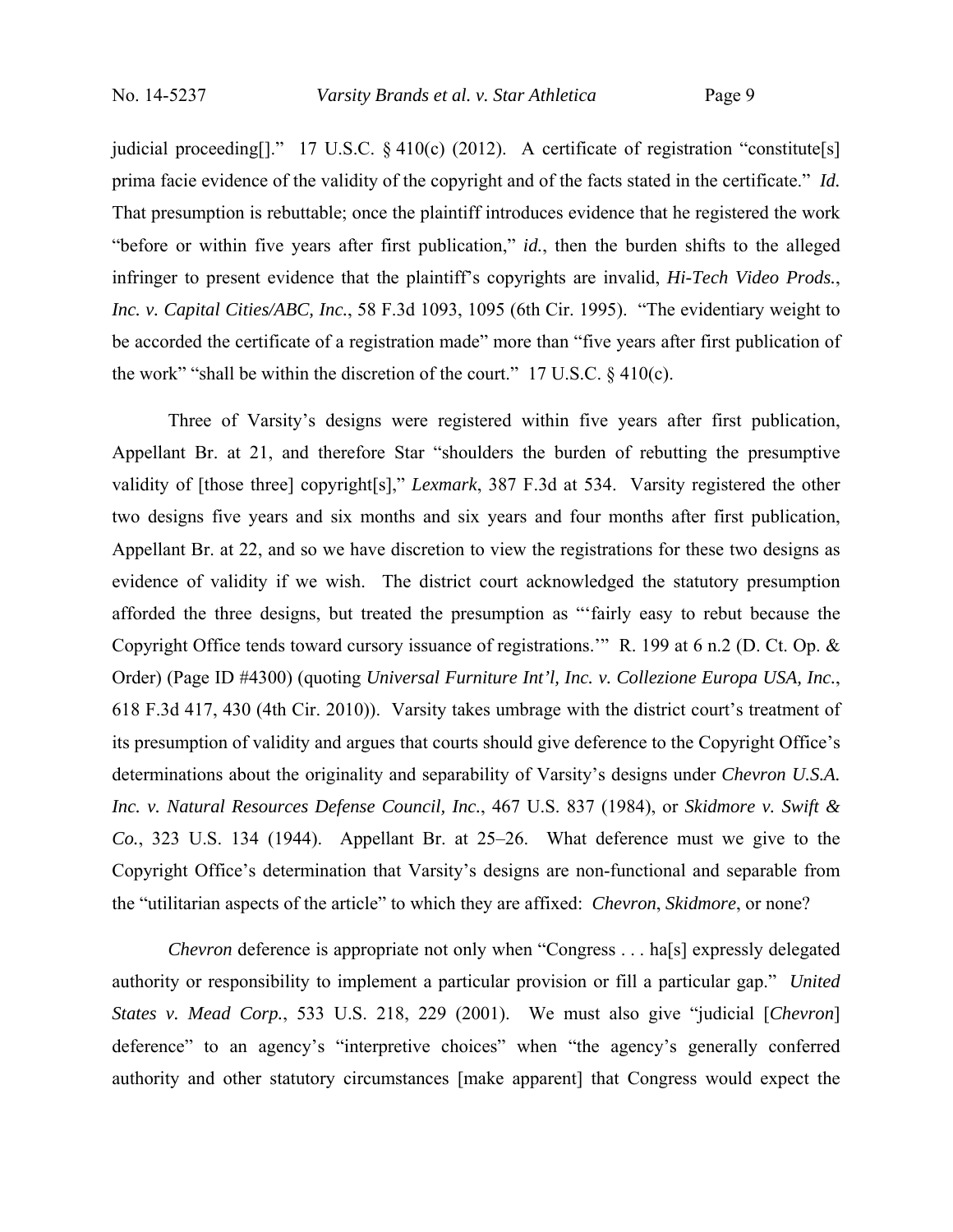agency to be able to speak with the force of law when it addresses ambiguity in the statute or fills a space in the enacted law, even one about which 'Congress did not actually have an intent' as to a particular result." *Id.* (quoting *Chevron*, 467 U.S. at 845). In these circumstances, "any ensuing regulation is binding in the courts unless procedurally defective, arbitrary or capricious in substance, or manifestly contrary to the statute." *Id.* at 227. Courts should give *Chevron* deference to an agency interpretation when Congress "provides for a relatively formal administrative procedure tending to foster the fairness and deliberation that should underlie a pronouncement of such force." *Id.* at 230.

In some circumstances, however, when Congress has not expressly or impliedly delegated to an agency the power to promulgate rules with the power of law, courts need not give *Chevron* deference to the agency's interpretation. *Id.* at 234 (holding that tariff-classification ruling letters "are beyond the *Chevron* pale"). Nevertheless, agency interpretations of a statute deserve "respect proportional to [the interpretations'] 'power to persuade,'" otherwise known as *Skidmore* deference, *see id.* at 235, when the agency has "specialized experience and broader investigations and information available" than those available to the judiciary, *id.* at 234 (internal quotation marks omitted).

We have not resolved the level of deference courts must accord certifications of copyright registration, but our sibling circuits have shown some deference to the Copyright Office's interpretations of the Copyright Act. The Second Circuit gives some deference to the Copyright Office's *Circular for Copyright Registration on Form SE* as an interpretation of whether copyright registration of serial publications serves as registration for the independently authored contributions that were published in the serial issue. *See Morris v. Bus. Concepts, Inc.*, 283 F.3d 502, 505–06 (2d Cir. 2002) (citing *Mead Corp.*, 533 U.S. 218) ("In this case, however, we find the Office's interpretation persuasive."). Sitting en banc, the Third Circuit has held that the Copyright Office's "longstanding practice of denying registration to [a category of works] merits deference, but declined to label that deference "*Skidmore* deference." *Southco, Inc. v. Kanebridge Corp.*, 390 F.3d 276, 286 & n.5 (3d Cir. 2004) (en banc) (Alito, J.) ("We do not decide what degree of deference is warranted under the circumstances. At a minimum the practice of the Copyright Office reflects a body of experience and informed judgment to which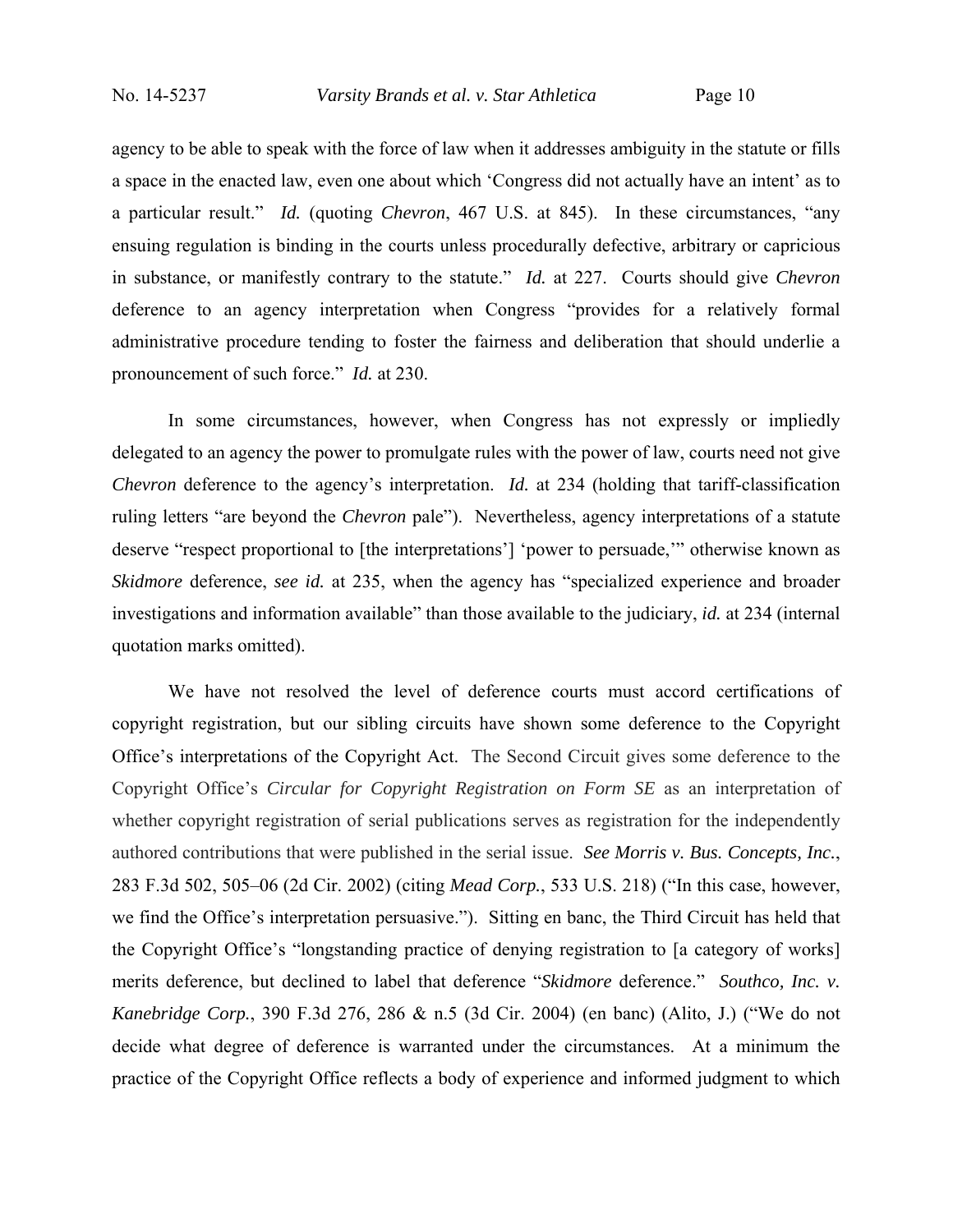courts and litigants may properly resort for guidance.") (internal quotation marks omitted)). Noting that "'[c]ourts have twisted themselves into knots trying to create a test to effectively ascertain whether the artistic aspects of a useful article can be identified separately from and exist independently of the article's utilitarian function,'" the Ninth Circuit rejected *Chevron* deference for the Copyright Office's *Compendium* and opinion letters, but held that *Skidmore*  deference was appropriate. *Inhale, Inc. v. Starbuzz Tobacco, Inc.*, 755 F.3d 1038, 1041–42 & n.2 (9th Cir. 2014) (quoting *Masquerade Novelty, Inc. v. Unique Indus.*, 912 F.2d 663, 670 (3d Cir. 1990)) (also citing *High Sierra Hikers Ass'n v. Blackwell*, 390 F.3d 630, 638–39 (9th Cir. 2004)); *see also Alaska Stock, LLC v. Houghton Mifflin Harcourt Publ'g Co.*, 747 F.3d 673, 685 n.52 (9th Cir. 2014) ("Because the [copyright registration] forms created by the Copyright Office are statutorily authorized, it is possible that they qualify for the more deferential *Chevron* deference under *Mead*," but not deciding the question because applying *Skidmore* deference was sufficient). Similarly, the Eleventh Circuit has held that courts should give "some deference" to the Copyright Office's decision to *deny* an application for copyright registration because of "the considerable expertise of the Register in defining the boundaries between copyrightable works of art and noncopyrightable industrial designs."**<sup>4</sup>** *Norris Indus., Inc. v. Int'l Tel. & Telegraph Corp.*, 696 F.2d 918, 922 (11th Cir. 1983); *see also Olem Shoe Corp. v. Wash. Shoe Corp.*, 591 F. App'x 873, 882 n.10 (11th Cir. 2015) (giving *Skidmore* deference to the Copyright Office Compendium's construction of the meaning of "preexisting work" because "copyright law is 'highly detailed' and it is apparent that the Copyright Office 'can bring the benefit of specialized experience to bear on the subtle questions of this case.'" (quoting *Mead*, 533 U.S. at 235)).

We now hold that the Copyright Office's determination that a design is protectable under the Copyright Act is entitled to *Skidmore* deference. Individual decisions about the copyrightability of works are not like "rules carrying the force of law," which command *Chevron* deference. *Mead*, 533 U.S. at 226–27. Like tariff-classification rulings, which the Supreme Court held are entitled to *Skidmore*—not *Chevron*—deference, *id.* at 235, copyright registration is not "a product of such formal process," *id.* at 235, or the type of process that suggests that the Copyright Office is engaging in any sort of rulemaking when issuing certificates of registration.

<sup>&</sup>lt;sup>4</sup>That the Eleventh Circuit did not label the degree of deference owed to the Copyright Office "*Skidmore*" or "*Chevron* deference" is unsurprising; *Norris* preceded *Chevron* by a year. *See Chevron*, 467 U.S. at 837 (decided in 1984).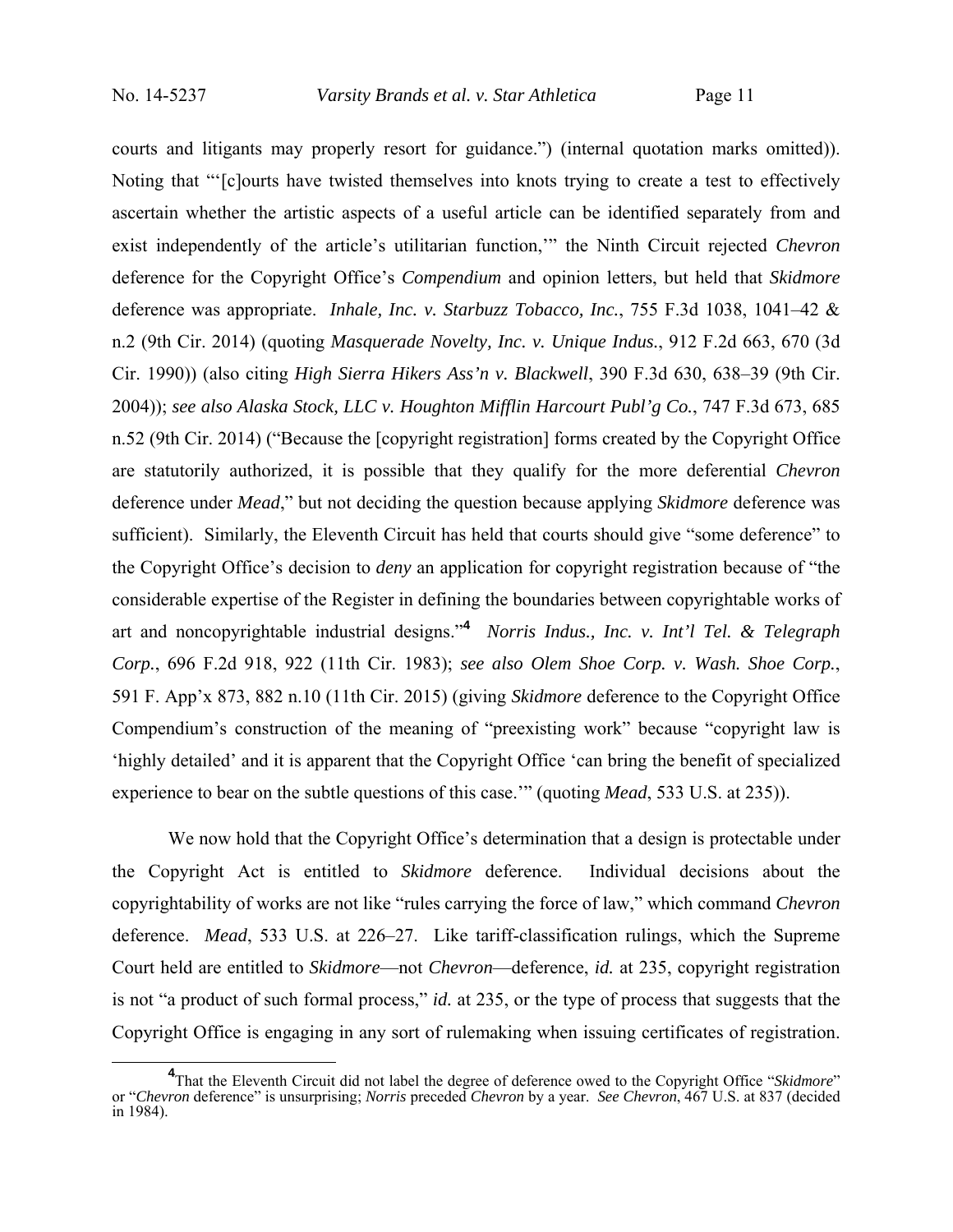And, although the Copyright Office is "charged with applying [the Copyright Act]," and therefore "necessarily make[s] all sorts of interpretive choices," *id.* at 227, these choices are akin to tariff-ruling letters because they apply to individual applications and are conclusive only as to the application under review,**<sup>5</sup>** *see id.* at 233–34. Hence, we conclude that the Copyright Office's decision to issue a certificate of copyright registration is "beyond the *Chevron* pale." *Id.* at 234.

How much to defer to the determination to issue a copyright registration depends on "'the thoroughness evident in [the agency's] consideration, the validity of its reasoning, its consistency with earlier and later pronouncements, and all those factors which give it power to persuade, if lacking the power to control.'" *Mead*, 533 U.S. at 228 (quoting *Skidmore*, 323 U.S. at 140). The Copyright Office unquestionably has experience identifying useful articles and pictorial, graphic, and sculptural works. The Copyright Office publishes an internal manual that instructs its employees who are tasked with reviewing and registering copyrights how to apply the relevant provisions of the Copyright Act uniformly. *See* COMPENDIUM OF U.S. COPYRIGHT OFFICE PRACTICES ") §§ 903.1, 924–924.3(D) (3d ed. 2014) [hereinafter COMPENDIUM III]. In addition, the evidence in the record suggests that the Copyright Office consistently applied the same interpretation of separability to Varsity's numerous designs like the ones at issue in this case, which Varsity successfully registered with the Copyright Office. *See* R. 173-6 (Carroll Decl. Ex. A) (Page ID #2541–2605). Comparison between the designs at issue in this case and the other Varsity registered designs confirms that the Copyright Office consistently found the arrangements of stripes, chevrons, and color-blocking to be original and separable from the

**<sup>5</sup>** The Court noted that tariff-classification letters do not qualify for *Chevron* deference in part because "Customs has regarded a classification as conclusive only as between itself and the importer to whom it was issued ...." *Mead*, 533 U.S. at 233. Copyright registration certainly affects artists other than the copyright owner because registration prevents other artists from copying the copyright owner's work without authorization. 17 U.S.C. § 106 ("[T]he owner of copyright under this title has the exclusive rights to do and to authorize any of the following ...."); *id.* § 113(a) ("[T]he exclusive right to reproduce a copyrighted pictorial, graphic, or sculptural work in copies under section 106 includes the right to reproduce the work in or on any kind of article, whether useful or otherwise."); *id.* § 501(a) ("Anyone who violates any of the exclusive rights of the copyright owner ... is an infringer of the copyright or right of the author, as the case may be."). But the Copyright Office's decision to register the copyright does not create a rule of general applicability that affects future registration decisions except to the extent that the Copyright Office may not register copyrights that are substantially similar to copyrights that have already been registered. *See id.* § 102 ("Copyright protection subsists, in accordance with this title, in original works of authorship ...."); *id.* § 410(b) ("In any case in which the Register of Copyrights determines that, in accordance with the provisions of this title, . . . the claim is invalid for any other reason, the Register shall refuse registration and shall notify the applicant in writing of the reasons for such refusal."). Nevertheless, the Court made clear that "precedential value alone does not add up to *Chevron* entitlement; interpretive rules may sometimes function as precedents, and they enjoy no *Chevron* status as a class." *Mead*, 533 U.S. at 232 (internal citation omitted). When "any precedential claim of a . . . ruling is counterbalanced by the provision for independent review," then the precedential effect of a ruling does not entitle that ruling to *Chevron* deference. *Id.*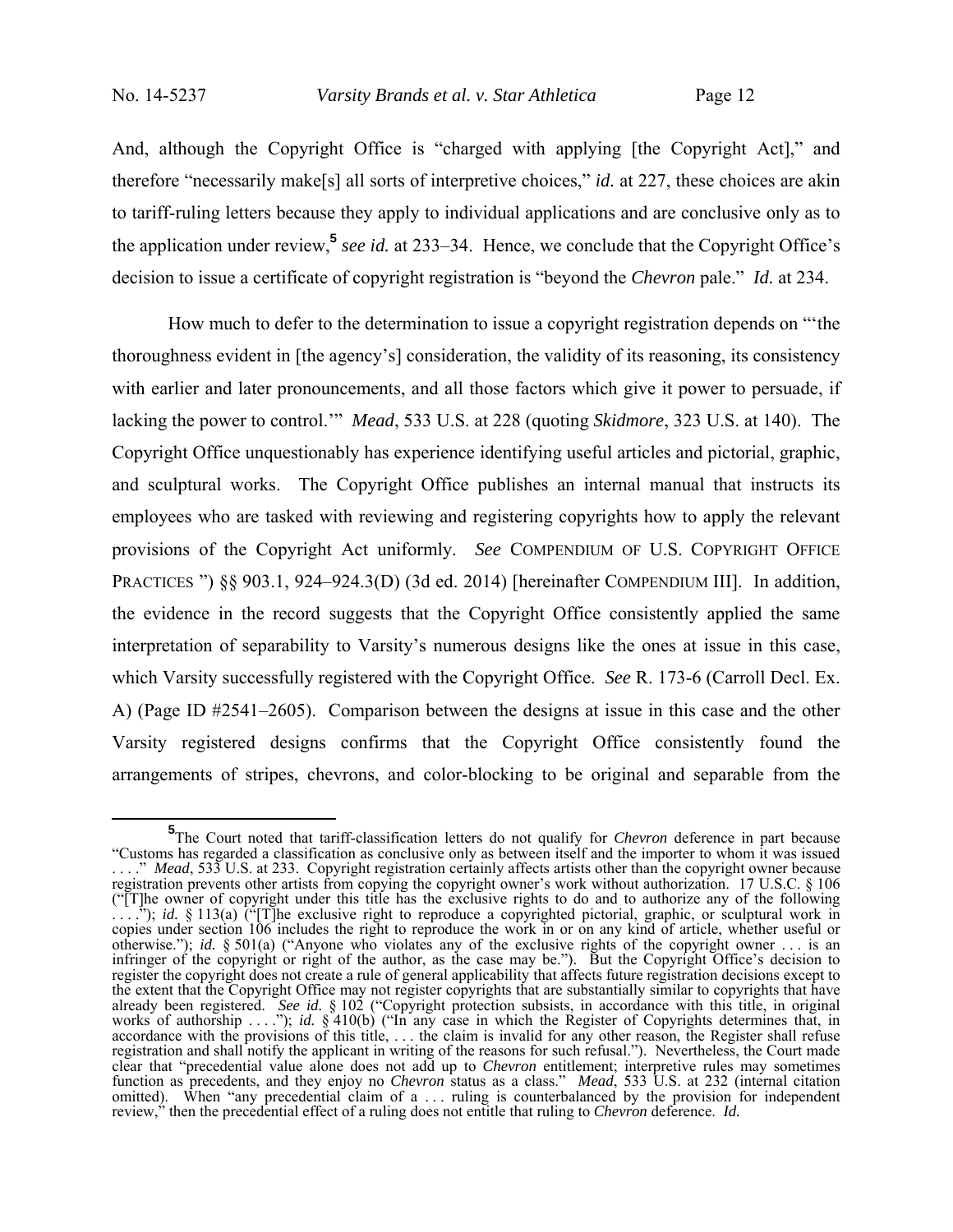utilitarian aspects of the articles on which they appear, and therefore copyrightable. *Compare id*, *with* Appellant Br. at 6–10. Not only do the letters demonstrate that the Copyright Office has interpreted the Copyright Act consistently, they also demonstrate that the Copyright Office has grounded its decisions to register Varsity's designs in the text of the statute using sound legal reasoning. *See* R. 173-6 at 8, 13 (Carroll Decl. Ex. A) (Page ID #2548–49, 2553). Finally, the Copyright Office's expertise in identifying and thinking about the difference between art and function surpasses ours. *See Kieselstein-Cord v. Accessories by Pearl, Inc.*, 632 F.2d 989, 994 (2d Cir. 1980) ("The Copyright Office continually engages in the drawing of lines between that which may be and that which may not be copyrighted.").

Thus, the district court erred by failing to give greater deference to the Copyright Office's registration determinations. This is not to say that the presumption of validity is irrebuttable. It is not. *Hi-Tech*, 58 F.3d at 1095; *Durham Indus., Inc. v. Tomy Corp.*, 630 F.2d 905, 908 (2d Cir. 1980). Star must bear the burden to overcome the presumption. We turn now to address whether Star has done so here.

#### **B. Useful Articles and Separable Designs**

As an initial matter, we note that courts are divided about whether copyrightability is a question of law or fact. *Oracle Am., Inc. v. Google Inc.*, 750 F.3d 1339, 1353 n.3 (Fed. Cir. 2014) (noting circuit split); *Gaiman v. McFarlane*, 360 F.3d 644, 648–49 (7th Cir. 2004) (same). We need not resolve this question here. Although there may be cases where "[t]he determination whether a [work] is a pictorial, graphic, or sculptural work, and not an uncopyrightable 'useful article' is a fact-intensive one," *Lanard Toys Ltd. v. Novelty, Inc.*, 375 F. App'x 705, 710 (9th Cir. 2010), this case is not one of them. The parties agree on the basic facts necessary to make a determination whether the pictorial, graphic, and sculptural features of Varsity's designs "can be identified separately from, and are capable of existing independently of, the utilitarian aspects of the article," 17 U.S.C. § 101, and therefore "there is no genuine dispute of material fact" for a jury to resolve because either Star or Varsity "is entitled to judgment as a matter of law," Fed. R. Civ. P. 56(a).

The Copyright Act of 1976 provides protection for "original works of authorship fixed in any tangible medium of expression  $\ldots$ ." 17 U.S.C. § 102(a) (2012). Among the "works of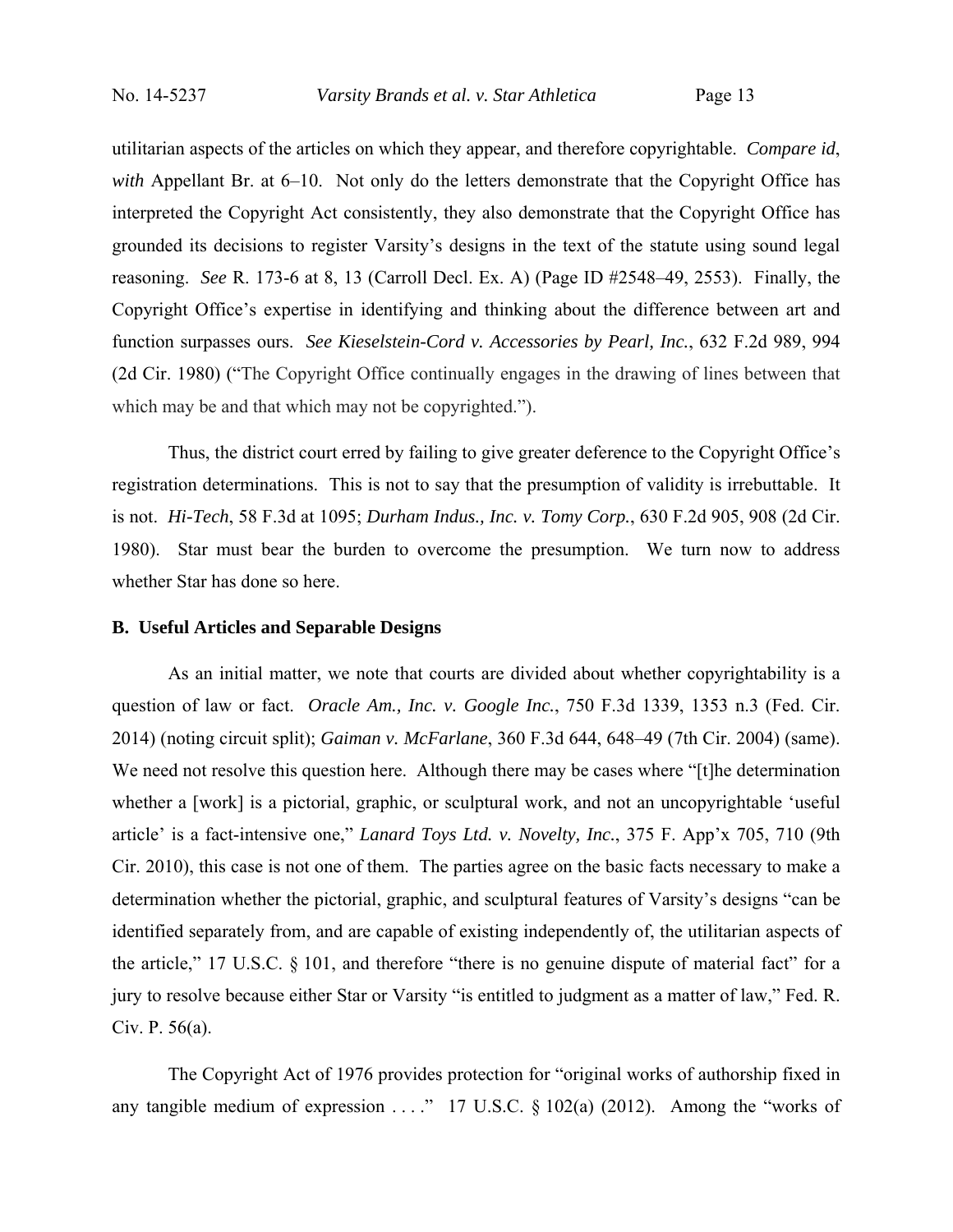authorship" that the Act protects are "pictorial, graphic, and sculptural works." *Id.* § 102(a)(5). "'[P]ictorial, graphic, and sculptural works' include two-dimensional and three-dimensional works of fine, graphic, and applied art, photographs, prints and art reproductions, maps, globes, charts, diagrams, models, and technical drawings, including architectural plans." *Id.* § 101. "[T]he design of a useful article . . . shall be considered a pictorial, graphic, or sculptural work," and thus copyrightable, "only if, and only to the extent that, such design incorporates pictorial, graphic, or sculptural features that can be identified separately from, and are capable of existing independently of, the utilitarian aspects of the article." *Id.* "A 'useful article' is an article having an intrinsic utilitarian function that is not merely to portray the appearance of the article or to convey information." *Id.*

These provisions together require a two-part inquiry to determine whether an article is protectable: first, whether the design for which the author seeks copyright protection is a "design of a useful article," and if so, second, whether the design of the useful article "incorporates pictorial, graphic, or sculptural features that can be identified separately from, and are capable of existing independently of, the utilitarian aspects of the [useful] article." *Id.* This second question is often referred to as testing the "separability" of the pictorial, graphic, or sculptural features of the design of a useful article. *See, e.g.*, COMPENDIUM III §§ 924.1–.2 ("When examining a useful article, the [Copyright] Office must determine whether the article contains any pictorial, graphic, or sculptural features that are separable from its utilitarian function."); *Gay Toys, Inc. v. Buddy L. Corp.*, 703 F.2d 970, 972 (6th Cir. 1983) ("'[U]seful articles' are not generally copyrightable, although certain features of 'useful articles' may be copyrighted separately."). This appeal primarily concerns the separability of the graphic features of Varsity's cheerleading-uniform designs.

## **1. Separability**

Courts, scholars, and students have endeavored to create a test to determine whether pictorial, graphic or sculptural features "can be identified separately from, and are capable of existing independently of, the utilitarian aspects of the article." 17 U.S.C. § 101; *see, e.g.*, 2 WILLIAM F. PATRY, PATRY ON COPYRIGHT § 3:135–147 (2015); Note, Barton R. Keyes, *Alive and Well: The (Still) Ongoing Debate Surrounding Conceptual Separablility in American*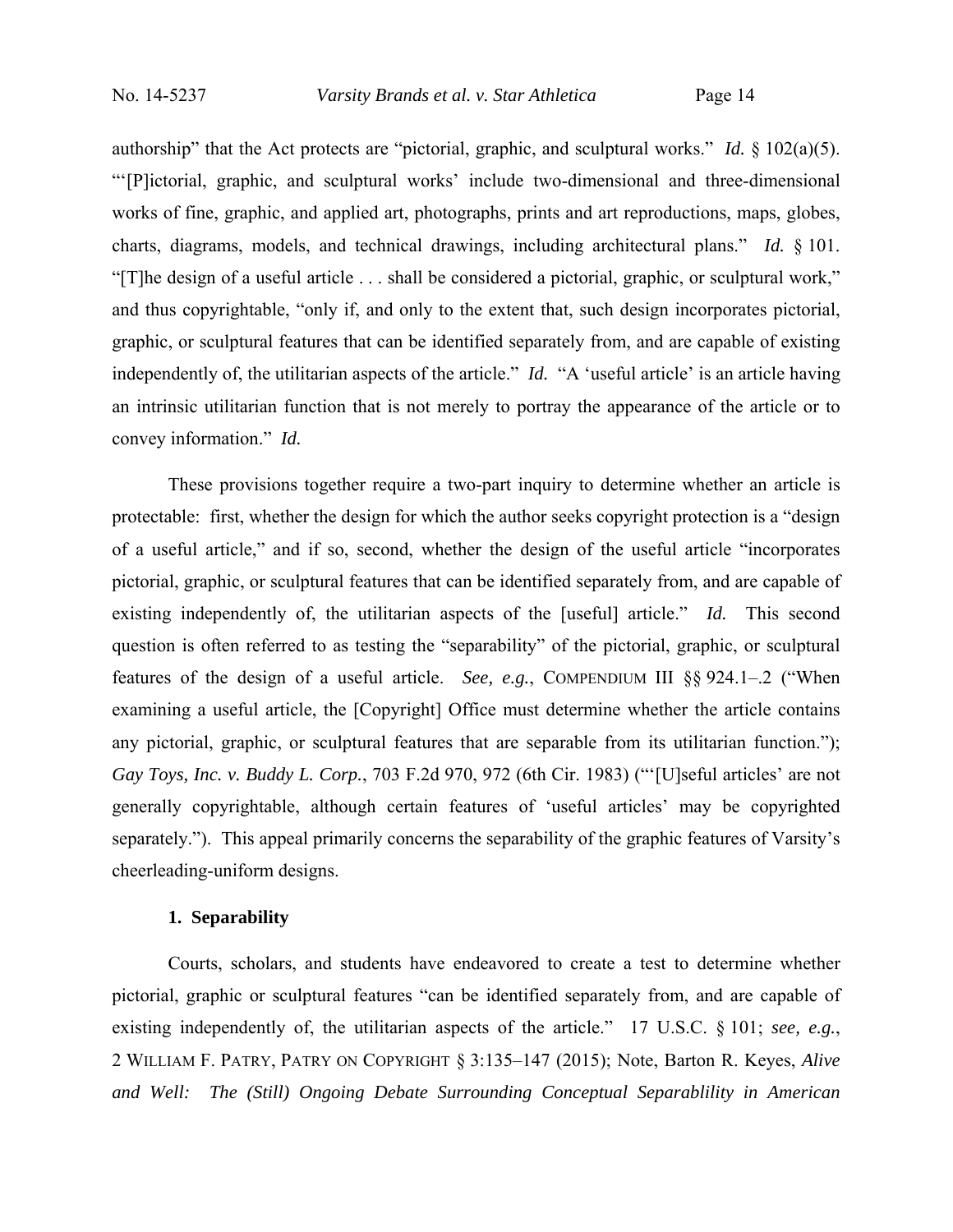*Copyright Law*, 69 OHIO ST. L.J. 109, 115–143 (2008); Shira Perlmutter, *Conceptual Separability and Copyright in the Designs of Useful Articles*, 37 J. COPYRIGHT SOC'Y U.S.A. 339 (1990). We have not yet adopted an approach to determining whether the pictorial, graphic, or sculptural features of the design of a useful article are separable from the utilitarian aspects of a useful article, and so we do so now.

There are two ways to determine whether a pictorial, graphic, or sculptural work is separable from the utilitarian aspects of an article—physical separability and conceptual separability.<sup>6</sup> The Copyright Office defines the physical-separability test as follows: "Physical separability means that the useful article contains pictorial, graphic, or sculptural features that can be physically separated from the article by ordinary means while leaving the utilitarian aspects of the article completely intact." COMPENDIUM III § 924.2(A). The Copyright Office considers "[a] sufficiently creative decorative hood ornament on an automobile," which could be ripped from the hood of the automobile without destroying the ornament or the automobile, a physically separable sculptural aspect of the design of an automobile, which "can be identified separately from, and [is] capable of existing independently of, the utilitarian aspects of" the automobile. COMPENDIUM III  $\S$  924.2(A); 17 U.S.C.  $\S$  101.

**<sup>6</sup>** <sup>6</sup>We recognize that the words "conceptual" and "physical" separability do not appear in the text of 17 U.S.C. § 101. The distinction derives from the legislative history of the Copyright Act of 1976, which first introduced the term "pictorial, graphic, and sculptural works" in order to provide "as clear a line as possible between copyrightable works of applied art and uncopyrighted works of industrial design." H.R. REP. NO. 1476, 94th Cong., 2d Sess. 47, 55 (1976). The House Judiciary Committee report about the amendment further clarified:

A two-dimensional painting, drawing, or graphic work is still capable of being identified as such when it is printed on or applied to utilitarian articles such as textile fabrics, wallpaper, containers, and the like. The same is true when a statute or carving is used to embellish an industrial product or, as in the *Mazer* case, is incorporated into a product without losing its ability to exist independently as a work of art. On the other hand, although the shape of an industrial product may be aesthetically satisfying and valuable, the Committee's intention is not to offer it copyright protection under the bill. Unless the shape of an automobile, airplane, ladies' [sic] dress, food processor, television set, or any other industrial product contains some element that, physically or conceptually, can be identified as separable from the utilitarian aspects of that article, the design would not be copyrighted under the bill. The test of separability and independence from "the utilitarian aspects of the article" does not depend upon the nature of the design—that is, even if the appearance of an article is determined by [a]esthetic (as opposed to functional) considerations, only elements, if any, which can be identified separately from the useful article as such are copyrightable. And, even if the three-dimensional design contains some such element (for example, a carving on the back of a chair or a floral relief design on silver flatware), copyright protection would extend only to that element, and would not cover the overall configuration of the utilitarian article as such.

*Id.* In light of this background, the Second Circuit has declared that "'[c]onceptual separability' is ... alive and well." *Brandir Int'l, Inc. v. Cascade Pac. Lumber Co.*, 834 F.2d 1142, 1144 (2d Cir. 1987).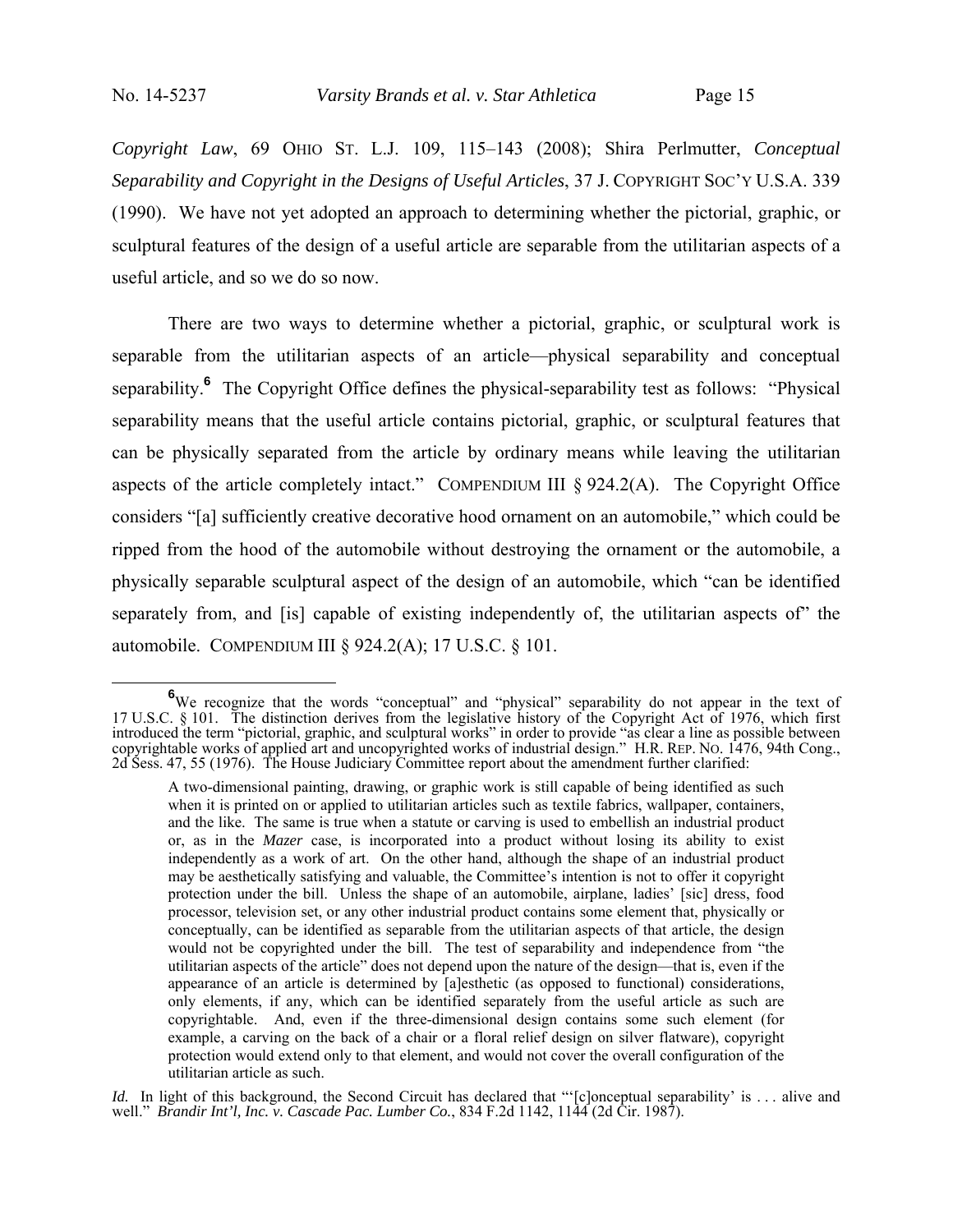Few scholars or courts embrace relying on the physical-separability test without considering whether the pictorial, graphic, or sculptural features of an article are conceptually separable because the physical-separability test has limitations. The physical-separability test works well to draw the distinction between aesthetic articles and useful articles when the objects at issue are three-dimensional, such as statuettes that serve as lamp bases. *See Mazer v. Stein*, 347 U.S. 201 (1954). The test is less effective, however, when the article at issue is twodimensional because it is nearly impossible physically to detach the article from the object on which it appears.**<sup>7</sup>** Robert C. Denicola, *Applied Art and Industrial Design: A Suggested Approach to Copyright in Useful Articles*, 67 MINN. L. REV. 707, 744–45 (1983). And the statute expressly offers copyright protection to two-dimensional articles. 17 U.S.C. § 101 ("'Pictorial, graphic, and sculptural' works include two-dimensional . . . works . . . ."). Moreover, the physical-separability test can lead to inconsistent results that turn on how the article is made. Keyes, *supra*, at 120. For example, if the artist makes the statuette separately before putting a lamp fixture on top of it, then it is copyrightable under the physical-separability test. In contrast, if the statuette is wired through the body with a lamp socket in the head, then the statuette may not be eligible for copyright protection. *Id.*

Since Congress passed the Copyright Act of 1976, no court has relied exclusively on the physical-separability test without considering whether the pictorial, graphic, or sculptural features of a design are conceptually separable from the utilitarian aspects of the useful article.**<sup>8</sup>** And we decline to be the first to reject conceptual separability altogether. To start, the House

**<sup>7</sup>** <sup>7</sup>Of course, there are a few examples where a two-dimensional design is physically separable from a useful article. Recently, the Eleventh Circuit held that décor paper design for laminate wood flooring was "physically severable" because the plaintiff "sells otherwise identical flooring that uses décor paper other than the Glazed Maple design," and thus "[t]he interchangeability of the paper designs" was evidence that the décor paper was physically separable from the useful flooring. *Home Legend, LLC v. Mannington Mills, Inc.*, 784 F.3d 1404, 1413 (11th Cir. 2015).

**<sup>8</sup>** In 1978, the D.C. Circuit "rejected the idea of conceptual separability," *Pivot Point Int'l, Inc. v. Charlene Prods., Inc.*, 372 F.3d 913, 922 n.8 (7th Cir. 2004), when considering whether the Register of Copyrights had abused its discretion by denying registration for "the overall shape of certain outdoor lighting fixtures," *Esquire, Inc. v. Ringer*, 591 F.2d 796, 798 (D.C. Cir. 1978). The Copyright Act of 1976 did not apply in *Esquire* because the Copyright Act had not gone into effect yet. *Id.* at 799 n.8. Nevertheless, the D.C. Circuit considered the legislative history of the Copyright Act of 1976 in order to address whether "a protectable element of a utilitarian article must be separable 'physically *or conceptually*' from the utilitarian aspects of the design." *Id.* at 803. The court concluded that "any possible ambiguity raised by [the] isolated reference" to conceptual separability in the legislative history "disappears when the excerpt is considered in its entirety." *Id.* at 803–04. Since Congress passed the Copyright Act of 1976, the D.C. Circuit has not reconsidered whether the Act protects the pictorial, graphic, or sculptural features of useful articles that are conceptually—but not physically—separable from the utilitarian aspects of a useful article.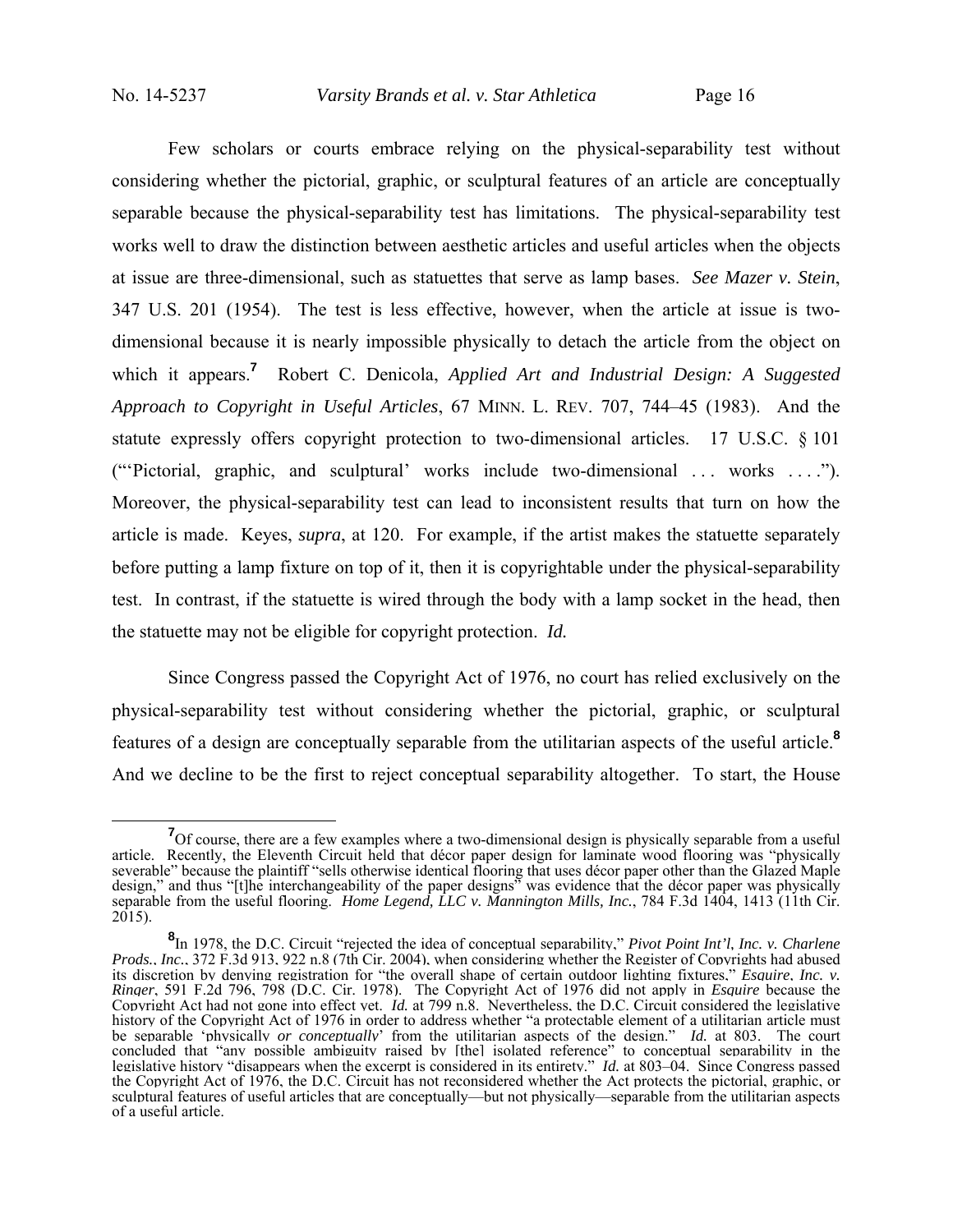Report, which discusses the amendments to the Copyright Act, expressly refers to design "element[s] that, physically or conceptually, can be identified as separable from the utilitarian aspects of" a useful article. H.R. REP. NO. 1476, 94th Cong., 2d Sess. 47, 55 (1976). We believe that abandoning conceptual separability altogether is therefore contrary to Congress's intent. In addition, our sibling "circuits have been almost unanimous in interpreting the language of § 101 to include both types of separability," *Pivot Point Int'l, Inc. v. Charlene Prods., Inc.*, 372 F.3d 913, 922 n.8 (7th Cir. 2004) (collecting cases), and we see no reason to create a circuit split. Therefore, we hold that the Copyright Act protects the "pictorial, graphic, or sculptural features" of a design of a useful article even if those features cannot be removed physically from the useful article, as long as they are conceptually separable from the utilitarian aspects of the article.

When the Copyright Office "determines that the useful article contains pictorial, graphic, or sculptural features that cannot be physically separated" from the utilitarian aspects of the useful article, then the Copyright Office applies the "conceptual separability test." COMPENDIUM III § 924.2(B). "Conceptual separability means that a feature of the useful article is clearly recognizable as a pictorial, graphic, or sculptural work, notwithstanding the fact that it cannot be physically separated from the article by ordinary means." *Id.* For example, the Copyright Office considers the following works of art conceptually separable from useful articles: "[a]n engraving on a vase," a "carving on the back of a chair," "[a]rtwork printed on a t-shirt," or "[a] drawing on the surface of wallpaper." *Id.*

 Courts have struggled mightily to formulate a test to determine whether "the pictorial, graphic, or sculptural features" incorporated into the design of a useful article "can be identified separately from, and are capable of existing independently of, the utilitarian aspects of the [useful] article" when those features cannot be removed physically from the useful article. ROBERT P. MERGES, PETER S. MENELL & MARK A. LEMLEY, INTELLECTUAL PROPERTY IN THE NEW TECHNOLOGICAL AGE 490 (6th ed. 2012). Through the years, courts and scholars have proposed or used the following approaches to conceptual separability:

(1) **The Copyright Office's Approach:** "A pictorial, graphic, or sculptural feature satisfies [the conceptual-separability] requirement only if the artistic feature and the useful article could both exist side by side and be perceived as fully realized, separate works—one an artistic work and the other a useful article." COMPENDIUM III § 924.2(B).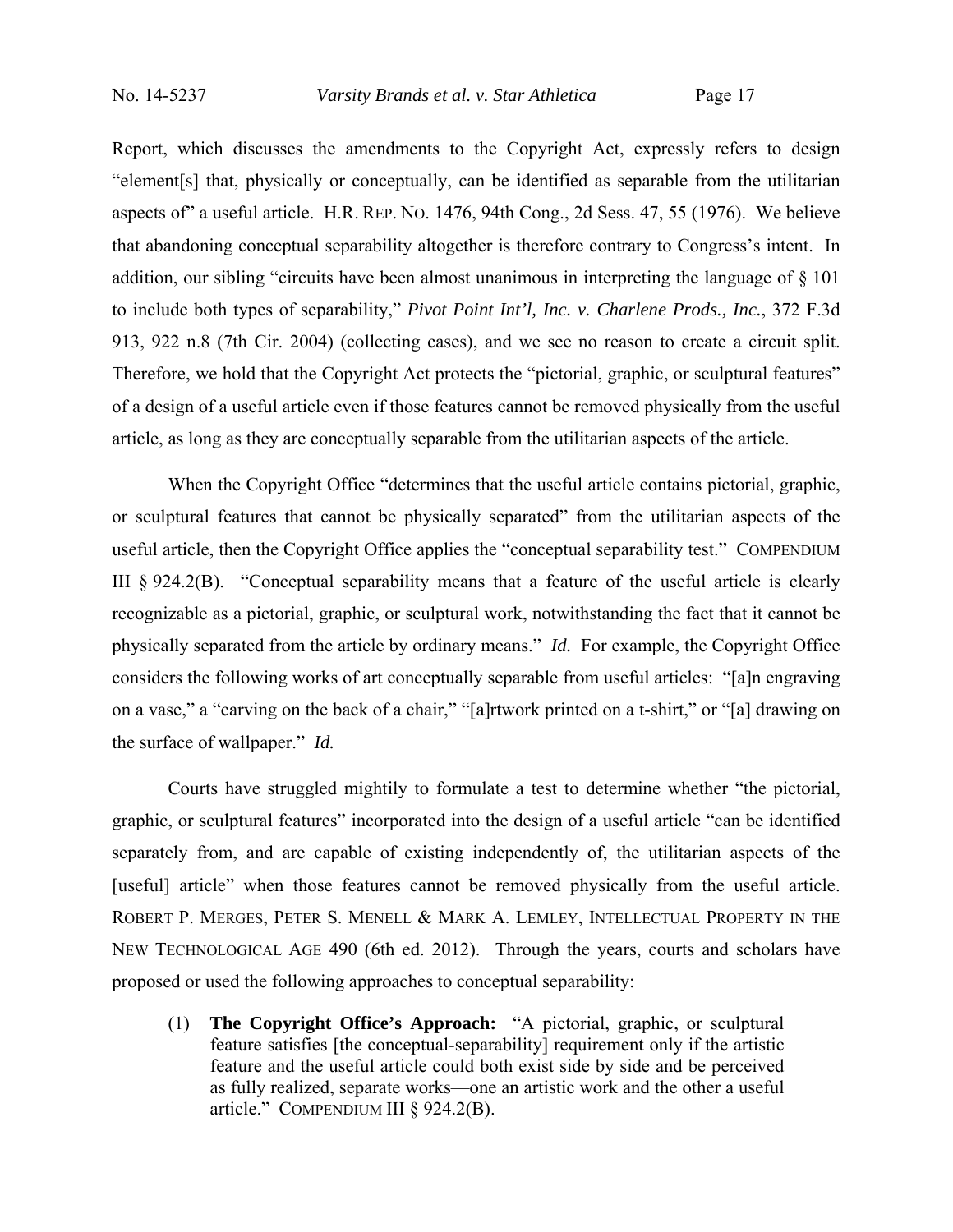- (2) **The Primary-Subsidiary Approach:** A pictorial, graphic, or sculptural feature is conceptually separable if the artistic features of the design are "primary" to the "subsidiary utilitarian function." *Kieselstein-Cord*, 632 F.2d at 993.
- (3) **The Objectively Necessary Approach:** A pictorial, graphic, or sculptural feature is conceptually separable if the artistic features of the design are not necessary to the performance of the utilitarian function of the article. *Carol Barnhart, Inc. v. Economy Cover Corp.*, 773 F.2d 411, 419 (2d Cir. 1985).
- (4) **The Ordinary-Observer Approach:** A pictorial, graphic, or sculptural feature is conceptually separable if "the design creates in the mind of the ordinary[, reasonable] observer two different concepts that are not inevitably entertained simultaneously." *Id.* at 422 (Newman, J., dissenting).
- (5) **The Design-Process Approach:** A pictorial, graphic, or sculptural feature is conceptually separable if the "design elements can be identified as reflecting the designer's artistic judgment exercised independently of functional influences." *Brandir*, 834 F.2d at 1145; *see also Pivot Point*, 372 F.3d at 930–31; Robert C. Denicola, *supra*, at 741–45.
- (6) **The Stand-Alone Approach:** A pictorial, graphic, or sculptural feature is conceptually separable if "the useful article's functionality remain[s] intact once the copyrightable material is separated." *Pivot Point*, 372 F.3d at 934 (Kanne, J., dissenting).
- (7) **The Likelihood-of-Marketability Approach:** A pictorial, graphic, or sculptural feature is conceptually separable if "'there is substantial likelihood that even if the article had no utilitarian use it would still be marketable to some significant segment of the community simply because of its aesthetic qualities.'" *Galiano v. Harrah's Operating Co.*, 416 F.3d 411, 419 (5th Cir. 2005) (quoting 1 NIMMER ON COPYRIGHT § 2.08[B][3]).
- (8) **Patry's Approach:** There no need to engage in a separability analysis if (A) the work is the design of a three-dimensional article, and (B) the design is not of a "useful article." 2 PATRY ON COPYRIGHT § 3:145. When determining whether pictorial, graphic, or sculptural features are protectable under the Copyright Act, the focus should be on whether those pictorial, graphic, or sculptural aspects are separable from the "utilitarian *aspects*" of the article, not the "article" because "the protected features need not be capable of existing apart from the article, only from its functional aspects." *Id.* § 3:146.**<sup>9</sup>** This task requires two additional steps. *Id.* First, the court "must be able to discern pictorial, graphic, or sculptural features." *Id.* Second, the pictorial, graphic, or sculptural features "must be capable of existing as *intangible* features independent of the utilitarian *aspects* of the useful article, not independent of the whole article . . . ." *Id.* This

**<sup>9</sup> 9** Patry recommends abolishing the distinction between "physical" and "conceptual" separability entirely. 2 PATRY ON COPYRIGHT § 3:146. We decline to abandon those terms because Congress specifically referenced physical and conceptual separability in the House Report discussing the Copyright Act of 1976. *See* H.R. REP. NO. 1476.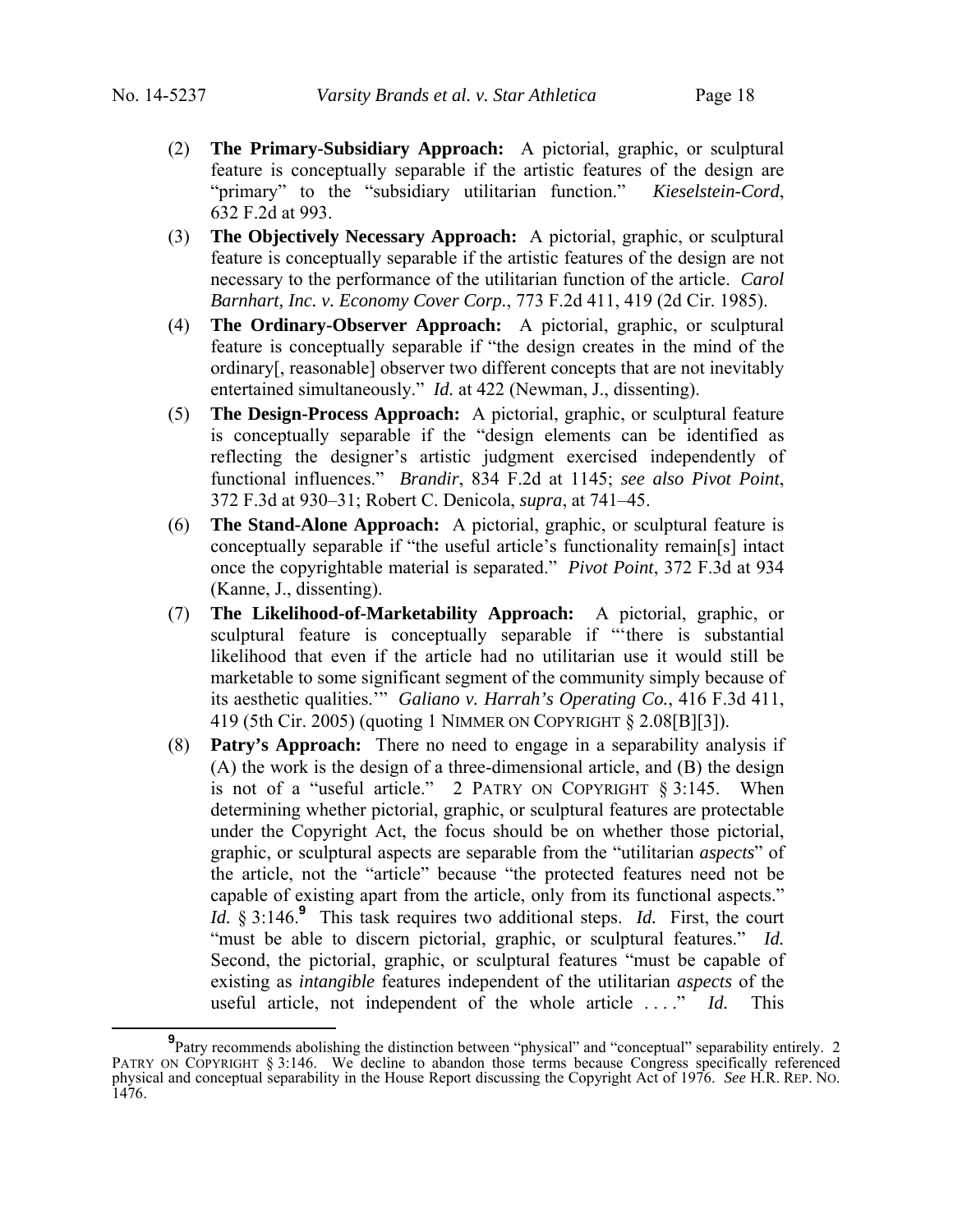necessitates asking "whether the pictorial, graphic, or sculptural features are dictated by the form or function of the utilitarian aspects of the useful article." *Id.* If form or function—rather than aesthetics—dictates the way that the pictorial, graphic, or sculptural features appear, then those pictorial, graphic, and sculptural features are not capable of existing independently of the utilitarian aspects of the useful article. *Id.*

(9) **The Subjective-Objective Approach:** Conceptual separability is determined by balancing (A) "the degree to which the designer's subjective process is motivated by aesthetic concerns"; and (B) "the degree to which the design of a useful article is objectively dictated by its utilitarian function." *See* Keyes, *supra*, at 141. "The first factor requires courts to consider the degree to which aesthetic concerns, as opposed to functional ones, motivate the designer." *Id.* The second factor considers whether "the design is mostly dictated by function" or "hardly dictated by function at all." *Id.* at 142. If the design of the useful article "is mostly dictated by function," then that fact "weigh[s] against conceptual separability, and therefore, against copyright protection." *Id.* If the design "is hardly dictated by function at all" then that fact "weigh[s] in favor of a finding of conceptual separability." *Id.*

In recent years, our colleagues on the Second and Fourth Circuits have used multiple of the above-listed approaches in the same case when analyzing whether the "pictorial, graphic, or sculptural features" of a design of a useful article "can be identified separately from, and are capable of existing independently of, the utilitarian aspects of the [useful] article." 17 U.S.C. § 101. In *Chosun International, Inc. v. Chrisha Creations, Ltd.*, 413 F.3d 324, 325 (2d Cir. 2005), the Second Circuit addressed whether a company that created and manufactured plush Halloween costumes made to look like stuffed toy animals had a valid copyright in its costume designs. The district court dismissed the complaint pursuant to Federal Rule of Civil Procedure 12(b)(6) on the basis that the costumes were not copyrightable. *Id.* at 326. On appeal, the Second Circuit reversed, using multiple theories of copyrightability to explain why the designerplaintiff's copyright-infringement claims could proceed. First, the court said that the costume's design elements could "be 'conceptualized as existing independently of their utilitarian function.'" *Id.* at 329 (quoting *Carol Barnhart*, 773 F.2d at 418). Second, the court concluded that, even if some of the aesthetic design elements merged with the utilitarian elements, and therefore were not conceptually separable, the design was conceptually separable if the "design elements can be identified as reflecting the designer's artistic judgment exercised *independently* of functional influences." *Id.* (quoting *Brandir*, 834 F.2d at 1145). Finally, the court noted that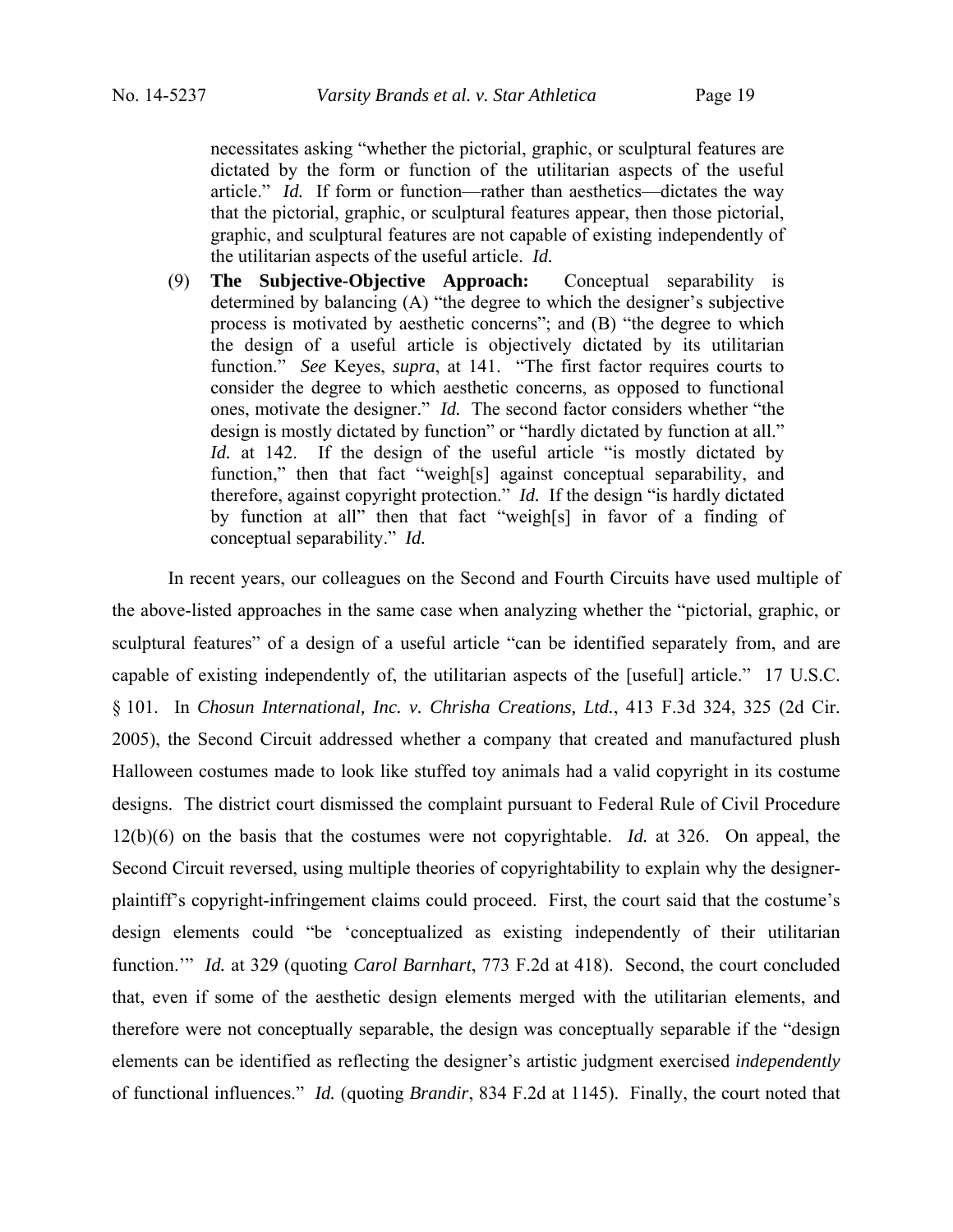evidence may show that the plaintiff's designs were conceptually separable from the utilitarian function of the costume because the design "invoke<sup>[5]</sup> in the viewer a concept separate from that of the costume's 'clothing' function, and that their addition to the costume was not motivated by a desire to enhance the costume's functioning *qua* clothing"—a formulation of conceptual separability that harkens back to Judge Newman's ordinary-observer approach. *Id.* at 330; *see also Carol Barnhart*, 773 F.2d at 422 (Newman, J., dissenting) ("For the design features to be 'conceptually separate' from the utilitarian aspects of the useful article that embodies the design, the article must stimulate in the mind of the beholder a concept that is separate from the concept evoked by its utilitarian function."); 2 PATRY ON COPYRIGHT § 3:141.

In *Jovani Fashion, Inc. v. Cinderella Divine, Inc.*, 808 F. Supp. 2d 542 (S.D.N.Y. 2011), the district court used multiple approaches to address the copyrightability of a designer's promdress designs. *See id.* at 549–52. To start, the district court identified the portion of the dress design that Jovani claimed was separable from the dress: "the selection and arrangement of sequins and beads and their respective patterns of the bust portion, as well as the wire-edged tulles added to the lower portion of the depicted dress." *Id.* at 549 (internal quotation marks omitted). First, the district court found that no element of the design could be "ripped off the" dress and "reused or resold" "in its freestanding form," and therefore the elements were not physically separable. *Id.* at 550. Despite the dress's "vague association with the aquatic," the district court concluded that the design did not "'invoke in the viewer a concept separate from that of the dress's 'clothing' function.'" *Id.* at 550 (internal brackets omitted) (quoting *Chosun*, 413 F.3d at 330). Second, the design failed the design-process test because "each of the individual elements [was] plainly fashioned to fit the specific needs of a prom dress." *Id.* Each element of the design was part of the dress: "[t]he cloth swatch containing the sequins and beads is formed to compose the bust portion of the dress; the ruched-satin fabric is shaped into a waistband; and the layers of tulle make up the dress's skirt." *Id.* Third, the "primary role of each element [of the dress's design] is to contribute to an attractive prom dress, or at least to attempt to do so," and therefore the aesthetic components of the design were not primary over the utilitarian elements' function. *Id.* (citing *Kieselstein-Cord*, 632 F.2d at 993). Fourth, and finally, "none of the elements," standing alone, "has any marketable worth." *Id.* (citing *Galiano*, 416 F.3d at 421).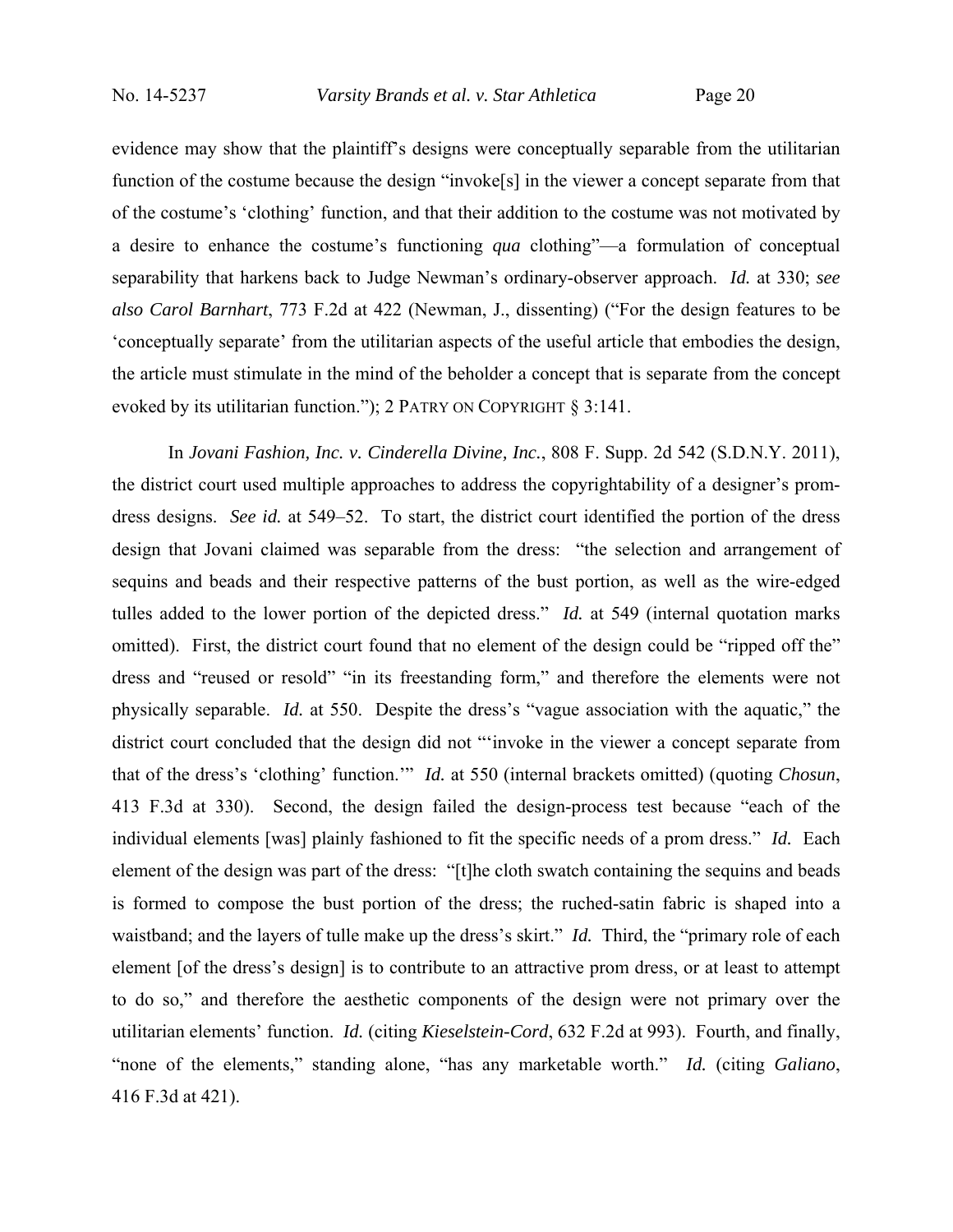Our colleagues on the Second Circuit affirmed, "largely for the reasons stated by the district court." *Jovani Fashion, Inc. v. Fiesta Fashions*, 500 F. App'x 42, 44 (2d Cir. 2012). The court additionally explained that "the artistic judgment exercised in applying sequins and crystals to the dress's bodice and using ruched satin at the waist and layers of tulle in the skirt does not invoke in the viewer a concept other than that of clothing . . . ." *Id.* at 45. Thus, the court concluded that "these design elements are used precisely to enhance the functionality of the dress as clothing for a special occasion," and therefore "the aesthetic merged with the functional to cover the body in a particularly attractive way for that special occasion." *Id.* Finally, the Second Circuit acknowledged "that clothing, in addition to covering the body, serves a 'decorative function,' so that the decorative elements of clothing are generally 'intrinsic' to the overall function, rather than separable from it." *Id.* (citing *Whimsicality, Inc. v. Rubie's Costume Co.*, 891 F.2d 452, 455 (2d Cir. 1989)).

The Fourth Circuit also uses this "hybrid" approach to conceptual separability. In *Universal Furniture*, the court considered whether decorative elements adorning furniture, a useful article, were eligible for copyright protection. 618 F.3d at 433. In reaching the conclusion that the design features were protectable, the Fourth Circuit used two approaches to conceptual separability. *Id.* at 434. Our colleagues used the objectively necessary approach: "[T]he designs are 'wholly unnecessary' to the furniture's utilitarian function." *Id.* (quoting *Carol Barnhart*, 773 F.2d at 419); *see also id.* at 435 ("[The decorative elements'] form is not 'inextricably intertwined' with the function of furniture.") (quoting *Carol Barnhart*, 773 F.2d at 419). They also applied the design-process approach: "[The designer's] process reflects an 'artistic judgment exercised independently of functional influences.'" *Id.* at 434 (quoting *Pivot Point*, 372 F.3d at 931). The Fourth Circuit did not apply or consider any other approaches.

These cases from the Second and Fourth Circuits illustrate that it is difficult to select one approach to the question whether an artistic design is conceptually separable from the utilitarian aspects of the article. We adopt a similar hybrid approach now.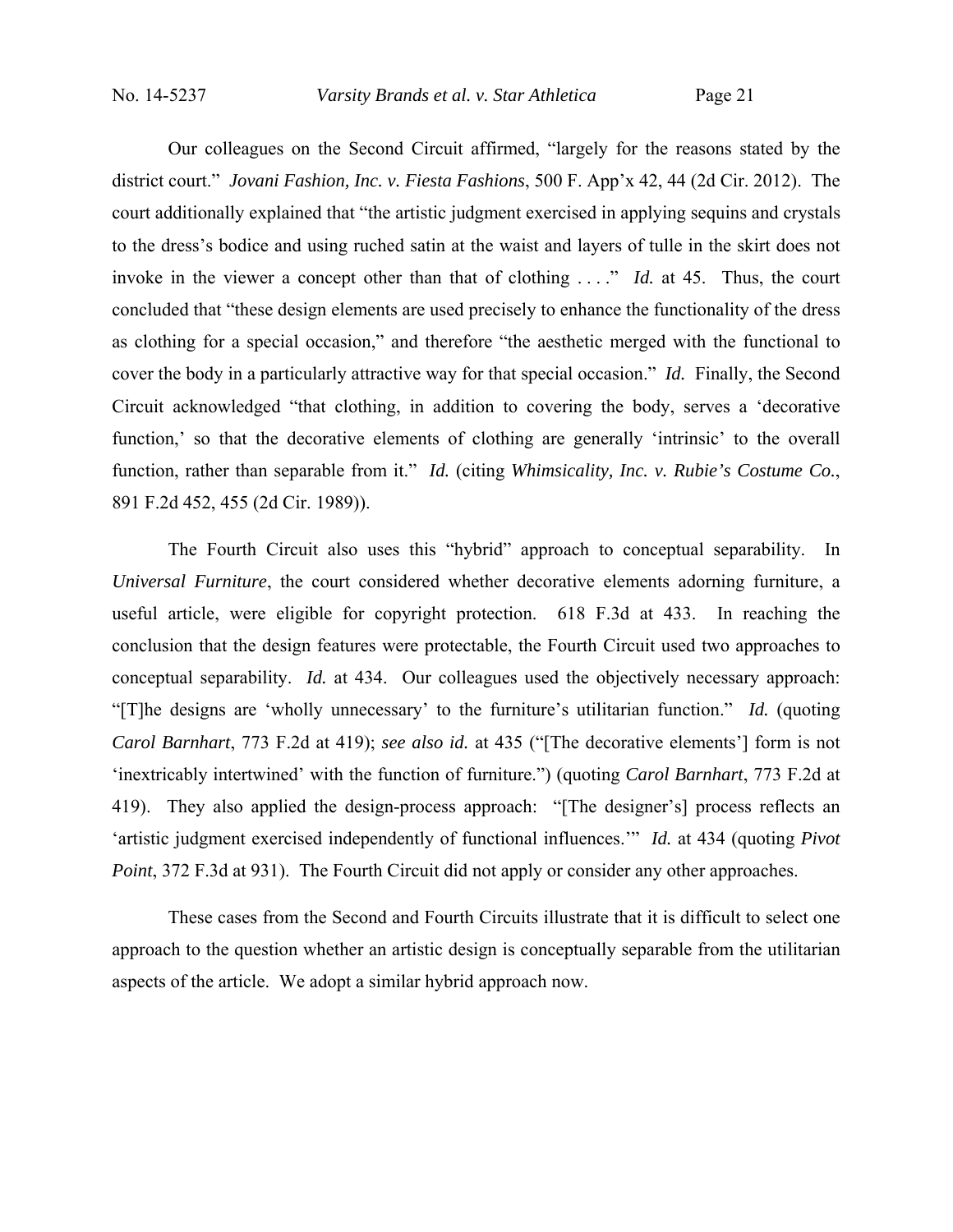## **2. The Sixth Circuit Approach to Identifying Pictorial, Graphic, and Sculptural Works**

We believe the best approach to determining whether a design is a copyrightable "pictorial, graphic, or sculptural work<sup>[]</sup>," 17 U.S.C. § 102, is to ask a series of questions that are grounded in the text of the Copyright Act: (1) Is the design a pictorial, graphic, or sculptural work? (2) If the design is a pictorial, graphic, or sculptural work, then is it a design of a useful article—"an article having an intrinsic utilitarian function that is not merely to portray the appearance of the article or to convey information"? *Id.* If the design is not the design of a useful article, then there is no need to inquire into whether there are "pictorial, graphic, or sculptural features that can be identified separately from, and are capable of existing independently of, the utilitarian aspects of the [useful] article." 17 U.S.C. § 101.

Before addressing separability, a court should ask: (3) What are the utilitarian aspects of the useful article? For example, the utilitarian aspect of a chair is to provide a place for a person to sit. "Portray[ing] the appearance of the [useful] article" and "convey[ing] information" are two utilitarian aspects that courts may not use to determine whether pictorial, graphic, or sculptural features are separable. 17 U.S.C. § 101 (defining "useful article"). We believe that considering these two functions' "utilitarian aspects" in addition to an article's other utilitarian functions for the purpose of determining the separability of a graphic design would be at odds with the Copyright Act's definition of what makes an article a useful article.

Not only is this approach consistent with the text of the Copyright Act, it is consistent with the holdings of our sibling circuits. In *Hart v. Dan Chase Taxidermy Supply Co.*, 86 F.3d 320, 323 (2d Cir. 1996), the defendant in a copyright-infringement suit argued that fish mannequins "act as a mount for [fish] skin," and therefore the sculptural features of the mannequins were not separable from the mannequin's display function. The Second Circuit rejected that argument because "fish mannequins, even if considered 'useful articles,' are useful insofar as they 'portray the[ir] appearance.'"**<sup>10</sup>** *Id.* (quoting 17 U.S.C. § 101); *see also Superior* 

<sup>&</sup>lt;sup>10</sup>*Hart* distinguished the *Barnhart* court's conclusion that "styrene human torsos used to display blouses and sweaters were not copyrightable" because they were "useful articles," *id.* One key distinction was that, in *Barnhart*, "the parties had stipulated that the torsos were 'useful articles' that were designed 'to display clothes.'" *Id.* (citing *Barnhart*, 773 F.2d at 414, 418). In addition, the torsos at issue in *Barnhart* "were little more than glorified coat-racks used to display clothing in stores," and thus the *Hart* court concluded that the torsos were distinguishable from fish mannequins, which depict "the shape, volume, and movement of the animal." *Id.*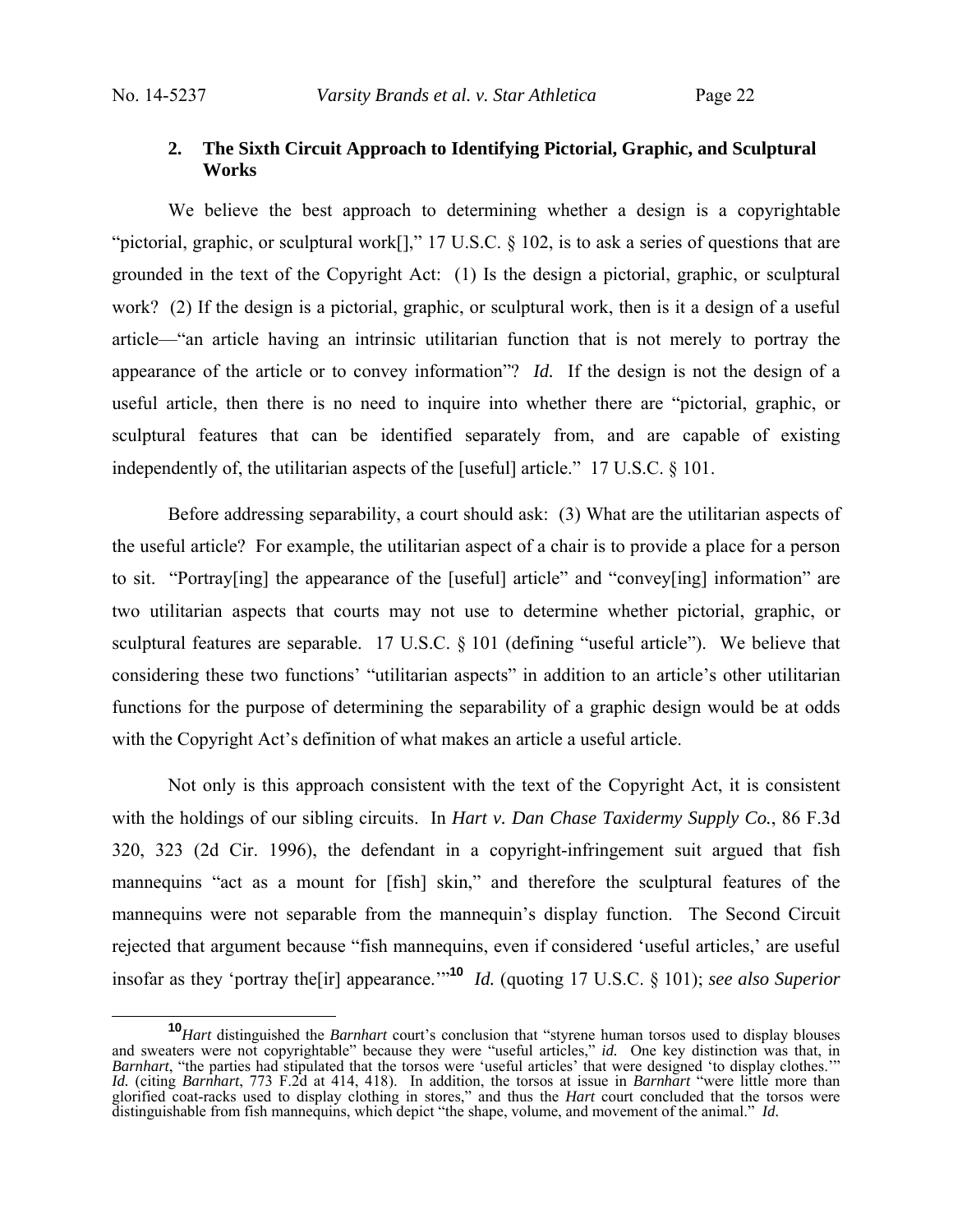*Form Builders, Inc. v. Dan Chase Taxidermy Supply Co.*, 74 F.3d 488, 494 (4th Cir. 1996) ("To the extent that an argument can be made that [animal] mannequins . . . perform a utilitarian function—other than portraying themselves—by supporting the mounted skins, we believe the function to be conceptually separable from the works' sculptural features.").And the Second Circuit recently "express[ed] skepticism" about the contention that masquerading is a useful function because masquerading involves "portray[ing] the appearance of something (like a lion, ladybug, or orangutan), and in so doing, ... cause[s] the wearer to be associated with, or appear as, the item portrayed." *Chosun*, 413 F.3d at 329–30 n.3.

Once we have identified permissible utilitarian aspects, we ask the final two questions that have to do with separability. (4) Can the viewer of the design identify "pictorial, graphic, or sculptural features" "separately from ... the utilitarian aspects of the [useful] article[?]" 17 U.S.C. § 101. If the viewer cannot identify pictorial, graphic, or sculptural features within the design of the useful article, then the design of the useful article is not copyrightable. (5) Can "the pictorial, graphic, or sculptural features" of the design of the useful article "exist[] independently of he utilitarian aspects of the [useful] article<sup>[?]"</sup> *Id.* The objectively necessary approach is useful to answer this final question. If the pictorial, graphic, or sculptural features of the design of the useful article are "not required by [the useful article's] utilitarian functions" or are "wholly unnecessary to performance of the utilitarian function" of the useful article, then the pictorial, graphic, or sculptural features are not dictated by the function of the useful article, and therefore can exist without the useful article. *Carol Barnhart*, 773 F.2d at 419. The designprocess approach may also help courts determine whether a design feature is necessary to the utilitarian aspects of the article because the designer's testimony may offer clues as to which components of the design are essential to the functionality of the useful article. *See Pivot Point*, 372 F.3d at 931–32 (employing the design-process approach to determine whether the design of a head mannequin is conceptually separable from the mannequin's utilitarian aspects). But we do not endorse the design-process approach in its entirety. Finally, the Copyright Office has provided a helpful way to think about answering questions four and five: the pictorial, graphic, and sculptural features incorporated into the design of a useful article are conceptually separable if "the artistic feature [of the design] and the useful article could both exist side by side and be perceived as fully realized, separate works—one an artistic work and the other a useful article."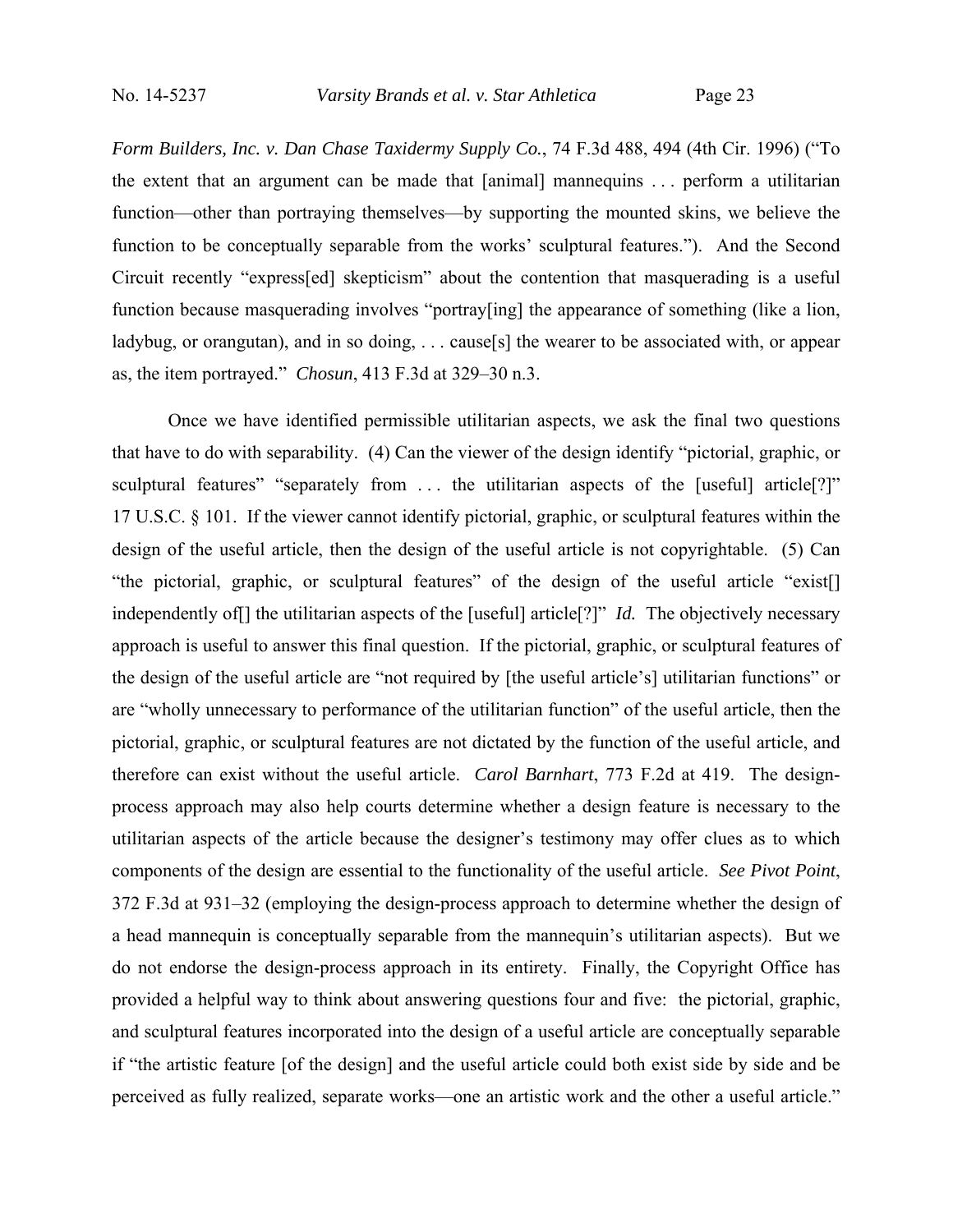COMPENDIUM III § 924.2(B). If the viewer of a design can imagine the pictorial, graphic, or sculptural features of the design of a useful article as an artistic work, then those features are separately identifiable and can exist independently.

We do not endorse looking at why the designer chose the ultimate design as the final expression of the result she was trying to achieve to the exclusion of other evidence. Nor do we adopt the likelihood-of-marketability test because it privileges a judge's personal taste**<sup>11</sup>** in popular art, is often based entirely on conjecture, and is often undermined by the simple fact that the defendant in a copyright action has copied the work at issue. *Carol Barnhart*, 773 F.3d at 422 (Newman, J., dissenting); NIMMER, *supra* § 2.08[B] at 2–96.3; *Home Legend, LLC v. Mannington Mills, Inc.*, 784 F.3d 1404, 1412 (11th Cir. 2015) (holding that the district court's conclusion that the plaintiff's design was not marketable "was based not on evidence but on conjecture" and that evidence that the defendant copied the plaintiff's design was evidence that the design had "some value; otherwise [the defendant] would not have copied it."). We also may not consider "the intention of the author as to the use of the work" in determining whether a pictorial work is registrable. 37 C.F.R. § 202.10(a).

With this background in mind, we now turn to address whether Varsity's designs "incorporate[] pictorial, graphic, or sculptural features that can be identified separately from, and are capable of existing independently of, the utilitarian aspects of the [useful] article." 17 U.S.C. § 101.

### **C. Varsity's Designs**

Question One: We begin our analysis by first identifying whether Varsity's designs are "pictorial, graphic, or sculptural works." 17 U.S.C. § 101. Varsity's designs, for which they

#### *Bleistein v. Donaldson Lithographing Co.*, 188 U.S. 239, 251–52 (1903).

**<sup>11</sup>**Justice Holmes cautioned judges against injecting their personal taste into copyright law:

It would be a dangerous undertaking for persons trained only to the law to constitute themselves final judges of the worth of pictorial illustrations, outside of the narrowest and most obvious limits. At the one extreme some works of genius would be sure to miss appreciation. Their very novelty would make them repulsive until the public had learned the new language in which their author spoke. It may be more than doubted, for instance, whether the etchings of Goya or the paintings of Manet would have been sure of protection when seen for the first time. At the other end, copyright would be denied to pictures which appealed to a public less educated than the judge.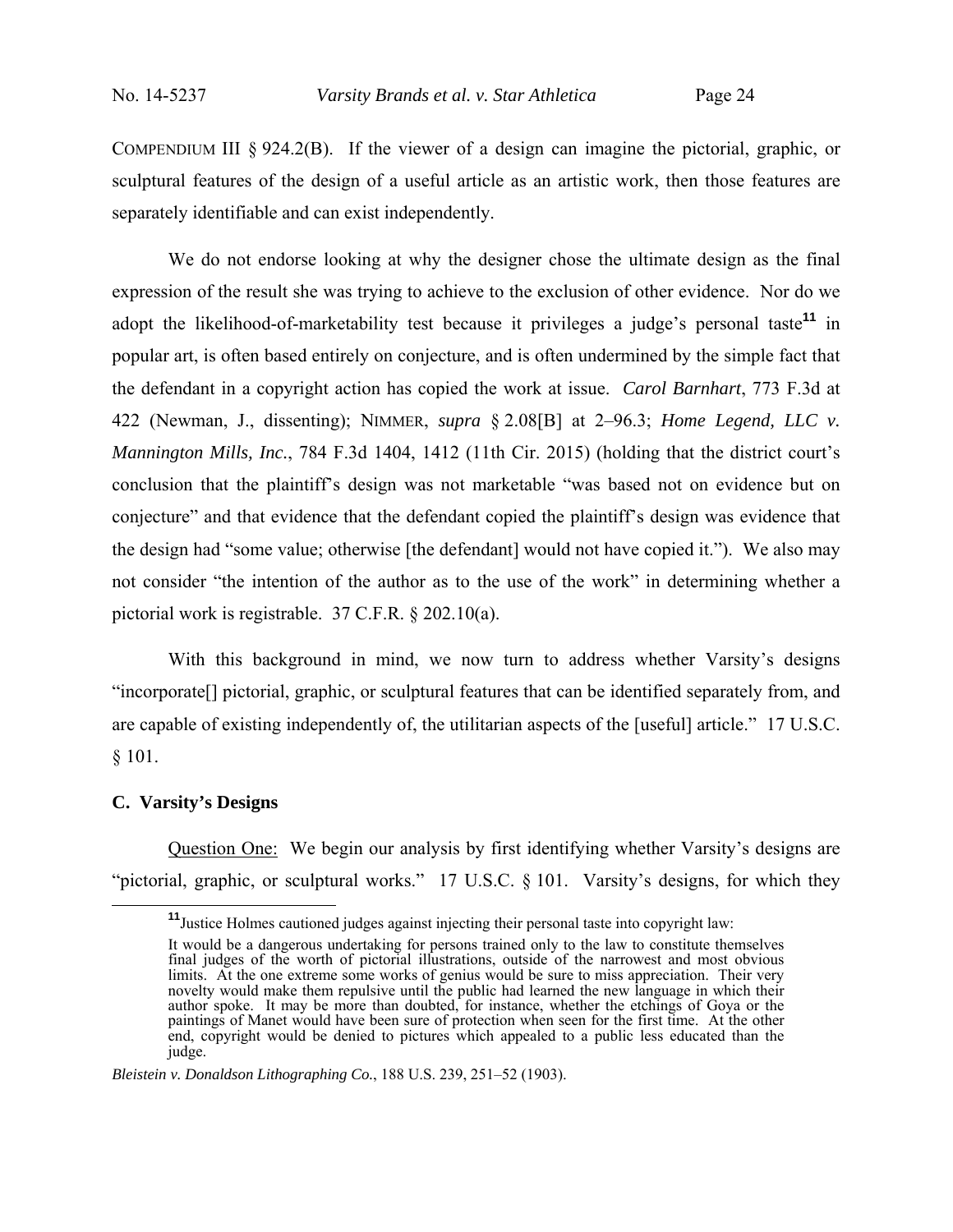received copyright registration, are "two-dimensional works of . . . graphic . . . art." *Id.*; *see also, e.g.*, R. 1-15 at 2 (Compl. Ex. 15) (Page ID #48) (Varsity's certificate of registration for design 078 for "2-Dimensional artwork"); R. 1-16 at 2 (Compl. Ex. 16) (Page ID #51) (design 0815 registered for "2-Dimensional artwork").

Question Two: Are Varsity's designs "design[s] of ... useful article[s?]" 17 U.S.C. § 101. Varsity's designs are sketches that depict cheerleading crop tops and skirts—the components of a cheerleading uniform. *See* R. 1-15 at 2 (Compl. Ex. 15) (Page ID #48); R. 1-16 at 2–3 (Compl. Ex. 16) (Page ID #51–52); R. 1-17 at 2 (Compl. Ex. 17) (Page ID #54); R. 1-18 at 2 (Compl. Ex. 18) (Page ID #57); R. 51-1 at 2 (1st Am. Compl. Ex. 9) (Page ID #536). In other words, they are designs of cheerleading uniforms and sportswear, which have an "intrinsic utilitarian function that is not merely to portray the appearance of [clothing] or to convey information." 17 U.S.C. § 101.

Question Three: What are the "utilitarian aspects" of cheerleading uniforms? Cheerleading uniforms have "an intrinsic utilitarian function," namely to "cover the body, wick away moisture, and withstand the rigors of athletic movements." Appellant Br. at 57. Star contends that cheerleading uniforms identify the wearer as a cheerleader and a member of a cheerleading team. *See* Appellee Br. at 32, 39, 51–52. But this is no different than saying that a utilitarian aspect of a cheerleading uniform is to convey to others the fact that the wearer of the uniform is a cheerleader for a particular team. *See* 17 U.S.C. § 101 ("A 'useful article' is an article having an intrinsic utilitarian function that is not merely to . . . convey information."). And therefore Star's purported utilitarian aspect of a cheerleading uniform is an impermissible factor. *See supra* Section II.B.2.

It also appears that Star makes one final argument as to why Varsity's graphic designs cannot "be identified separately from, and are [in]capable of existing independently of, the utilitarian aspects of the article": the designs' "decorative function" is one of the "utilitarian aspects" of a cheerleader uniform. *See* Appellee Br. at 51–52 (citing *Jovani*, 500 F. App'x at 45). In *Jovani*, the Second Circuit wrote, "[C]lothing, in addition to covering the body, serves a 'decorative function,' so that the decorative elements of clothing are generally 'intrinsic' to the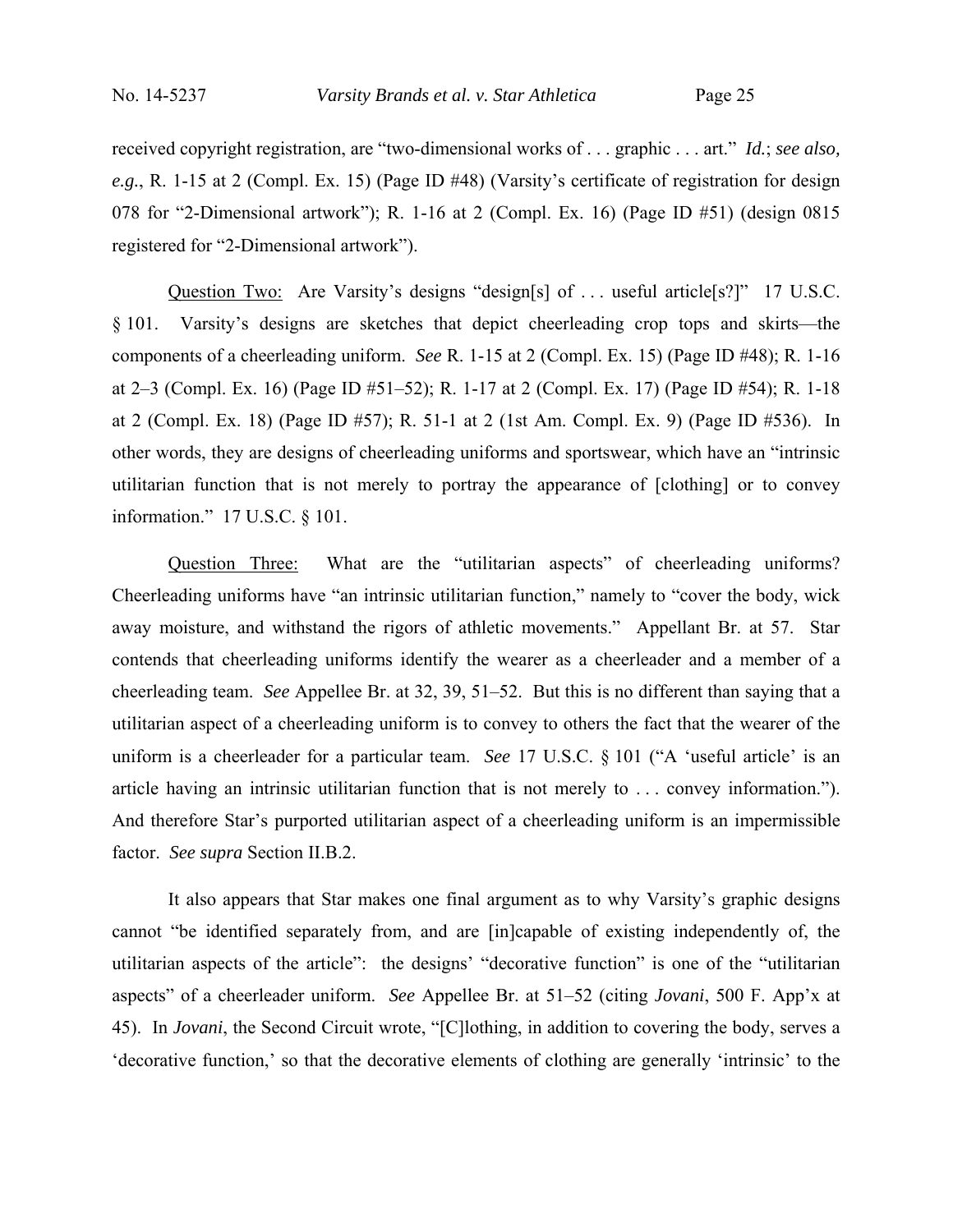overall function, rather than separable from it." *Jovani*, 500 F. App'x at 45 (citing *Whimsicality, Inc. v. Rubie's Costume Co.*, 891 F. 2d 452, 455 (2d Cir. 1989)).

To the extent that Star contends that pictorial, graphic, or sculptural features are inextricably intertwined with the utilitarian aspects of a cheerleading uniform because they serve a decorative function, *see* Appellee Br. at 51–52, we reject that argument. Such a holding would render nearly all artwork unprotectable. Under this theory of functionality, Mondrian's painting would be unprotectable because the painting decorates the room in which it hangs. But paintings are copyrightable. *Gay Toys*, 703 F.2d at 973 ("But the statute clearly intends to extend copyright protection to paintings."). It would also render the designs on laminate flooring unprotectable because the flooring would be otherwise unattractive. But the Copyright Act protects flooring designs that "hid[e] wear or other imperfections in the product." *Home Legend*, 784 F.3d at 1412. And statuettes adorning the base of a lamp would not be copyrightable under this theory because they serve the function of decorating an otherwise boring lamp base. But they are copyrightable under certain circumstances. *Mazer*, 347 U.S. at 214.**<sup>12</sup>** Finally, holding that the decorative function is a "utilitarian aspect[] of [an] article," 17 U.S.C. § 101, would make all fabric designs, which serve no other function than to make a garment more attractive, ineligible for copyright protection. But it is well-established that fabric designs are eligible for copyright protection. *Accord Folio Impressions*, 837 F.2d at 763. We therefore conclude that a pictorial, graphic, or sculptural work's "decorative function" does not render it unable to "be identified separately from," or "[in]capable of existing independently of, the utilitarian aspects of the article." 17 U.S.C. § 101.

Question Four: Can we identify pictorial, graphic, or sculptural features seaparately from the parts of the cheerleading-uniform design, which cover the body, permit free movement, and wick moisture? We can identify graphic features of Varsity's designs—the arrangement of stripes, chevrons, zigzags, and color-blocking. The district court concluded that these graphic features are not separately identifiable from a cheerleading uniform because a cheerleading

**<sup>12</sup>***Mazer v. Stein* involved an interpretation of the Copyright Act of 1909. When Congress amended the Copyright Act in 1976 "add[ing] language to the definition of 'pictorial, graphic, and sculptural works' in an effort to make clearer the distinction between works of applied art protectable under the bill, and industrial designs not subject to copyright protection," it expressly relied upon *Mazer* to draft the amendment. H.R. REP. NO. 94-1476, at 54–55.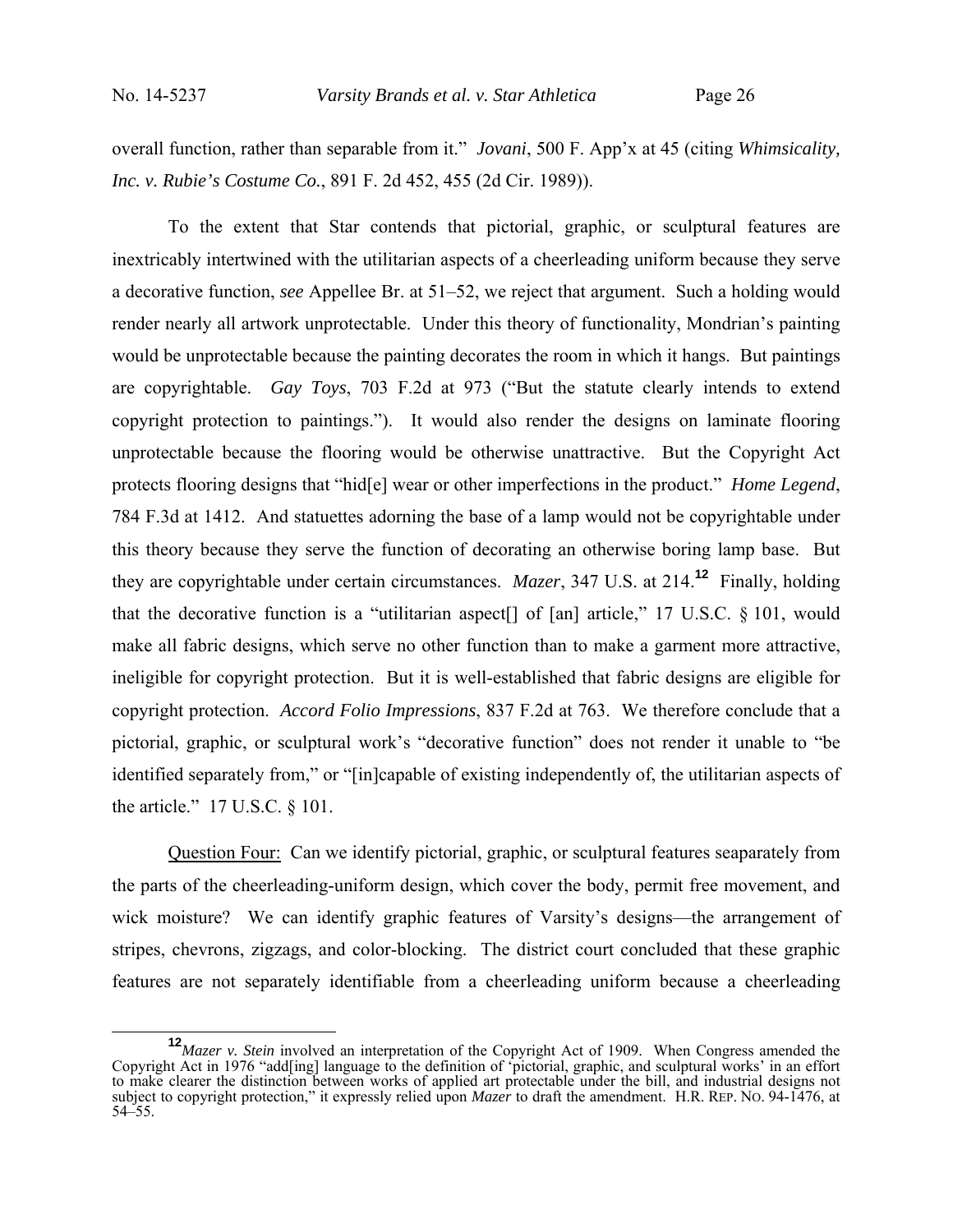uniform "without team colors stripes, chevrons, and similar designs typically associated with sports in general, and cheerleading in particular, is not recognizable as a cheerleading uniform." R. 199 at 15 (D. Ct. Op. & Order) (Page ID #4309). We disagree. First, Varsity's graphic designs do not "enhance the [cheerleading uniform's] functionality *qua* clothing." *Chosun*, 413 F.3d at 330. A plain white cheerleading top and plain white skirt still cover the body and permit the wearer to cheer, jump, kick, and flip. *See* R. 173-1 at 18 (Spencer Decl. Ex. C) (Page ID #2426–27) (photos of plain white cheerleader uniforms). The top and skirt are still easily identified as cheerleading uniforms without any stripes, chevrons, zigzags, or color-blocking. *See id.* Moreover, the record establishes that not all cheerleading uniforms must look alike to be cheerleading uniforms. The five Varsity designs are examples of how a cheerleading uniform still looks like a cheerleading uniform no matter how different the arrangement of the stripes, chevrons, colorblocks, and zigzags appear on the surface of the uniform. All of Varsity's graphic designs are interchangeable. Varsity's customers choose among the designs in the catalog, including the five designs at issue, select one of the designs, and then customize the color scheme. R. 173-3 at  $3-4$  (Williams Dep. at  $22-23$ ) (Page ID  $\#2449-50$ ). The interchangeability of Varsity's designs is evidence that customers can identify differences between the graphic features of each design, and thus a graphic design and a blank cheerleading uniform can appear "side by side"—one as a graphic design, and one as a cheerleading uniform. Compendium III § 924.2(B). We therefore conclude that each of these graphic design concepts can be identified separately from the utilitarian aspects of the cheerleading uniform.

Question Five: Can the arrangement of stripes, chevrons, color blocks, and zigzags "exist<sup>[]</sup> independently of" the utilitarian aspects of a cheerleading uniform? We believe they can. Varsity's designers sketch their designs and select, place, and arrange various graphic elements, "such as stripes, lines, chevrons, inverted chevrons, angles, curves, coloring, and shapes." R. 173-2 at 3 (Williams Decl. ¶ 4) (Page ID #2438). Varsity's production department either applies these graphic designs onto cheerleading uniforms or recreates the designs by sewing panels of fabric together. R. 173-1 at 3 (Spencer Decl. ¶ 5) (Page ID #2411). Varsity's designs "may be incorporated onto the surface of a number of different types of garments, including cheerleading uniforms, practice wear, t-shirts, warm-ups, and jackets, among other things." R. 173-2 at 2 (Williams Decl. ¶ 3) (Page ID #2437). This evidence establishes that the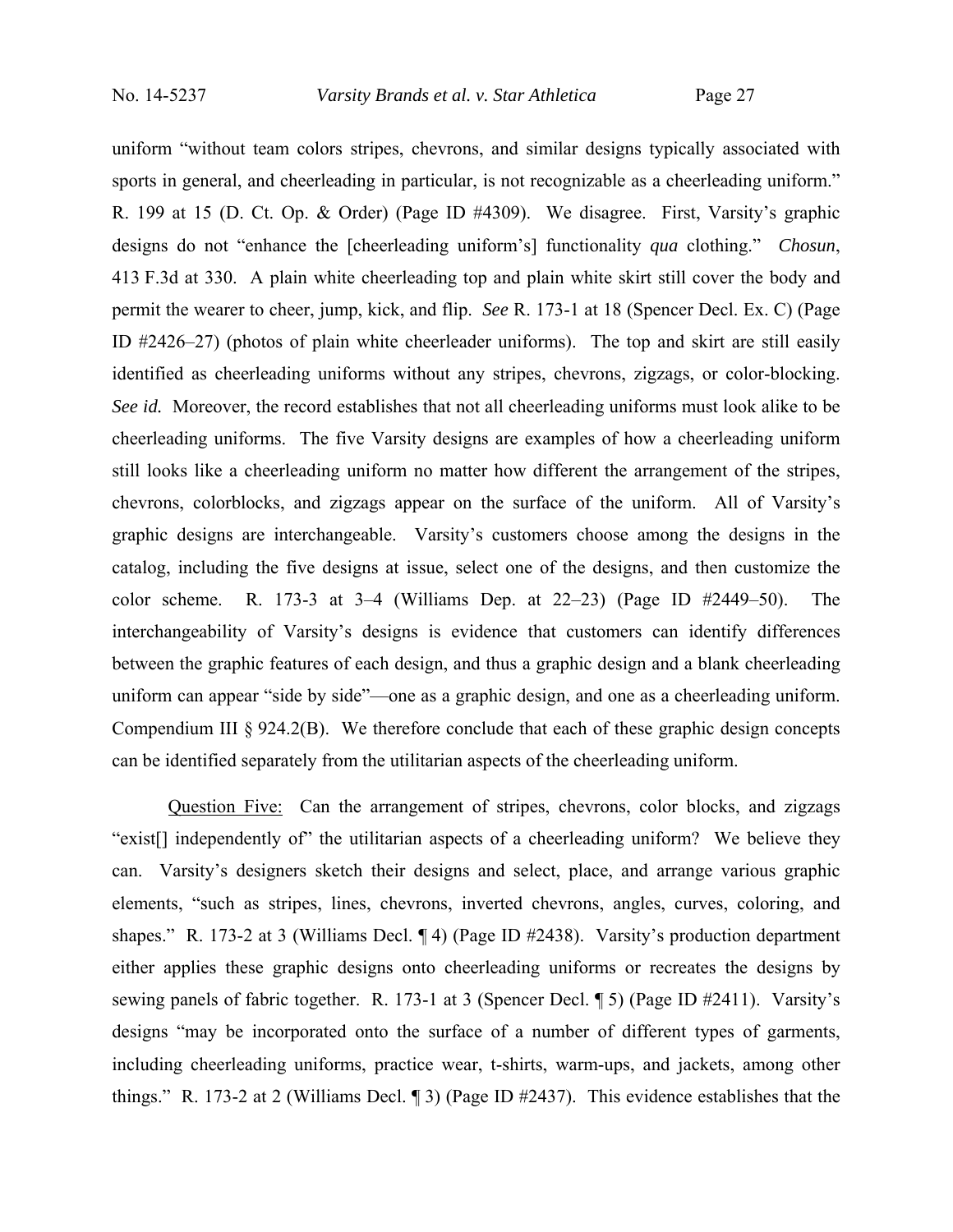designs are transferrable to articles other than the traditional cheerleading uniform (crop top and skirt). *See* R. 173-1 at 21–27 (Spencer Decl. Ex. D) (Page ID #2429–35) (photos showing Varsity's designs sublimated onto fabric and showing uniforms with sublimated designs). In addition, the interchangeability of Varsity's various designs is evidence that the graphic design on the surface of the uniform does not affect whether the uniform still functions as a cheerleading uniform. Indeed, "nothing (save perhaps good taste) prevents" Varsity from printing or painting its designs, framing them, and hanging the resulting prints on the wall as art. *Home Legend*, 784 F.3d at 1413. We therefore conclude the arrangement of stripes, chevrons, color blocks, and zigzags are "wholly unnecessary to the performance of" the garment's ability to cover the body, permit free movement, and wick moisture. *Carol Barnhart*, 773 F.2d at 419.

Because we conclude that the graphic features of Varsity's designs "can be identified separately from, and are capable of existing independently of, the utilitarian aspects of [cheerleading uniforms]," we hold that Varsity's graphic designs are copyrightable subject matter. 17 U.S.C. § 101. This conclusion is faithful to the statutory text of the Copyright Act and consistent with other courts' treatment of the protectability of clothing and the pictorial and graphic features that appear on clothing under the Copyright Act. Courts have drawn a line between "fabric design" and "dress design." "Fabric designs" are "design[s] imprinted on a fabric, such as a rose petal, which in a completed dress may appear repeatedly throughout the dress fabric, or may appear but once on a given dress." 1 NIMMER ON COPYRIGHT § 2.08[H][1]. Take the work of Piet Mondrian, for example. Mondrian's artwork or design is separable as a work of art because not only is it possible to recreate the design on t-shirts, grocery bags, cellphone cases, or notebooks, but also it actually has been done: Yves St. Laurent used Mondrian's famous color-blocking and thick, black stripes to create cocktail dresses known as the "Mondrian look." *See N. Coast Indus. v. Jason Maxwell, Inc.*, 972 F.2d 1031, 1032 (9th Cir. 1992) (holding that a jury should determine whether the presumption of a valid copyright for a design of the front of pullover tops based on Mondrian designs was rebutted by claimed lack of originality). Mondrian's arrangement of color blocks and use of stripes are pictorial and graphic features "that can be identified separately from, and are capable of existing independently of, the utilitarian aspects of" Yves St. Laurent's dress.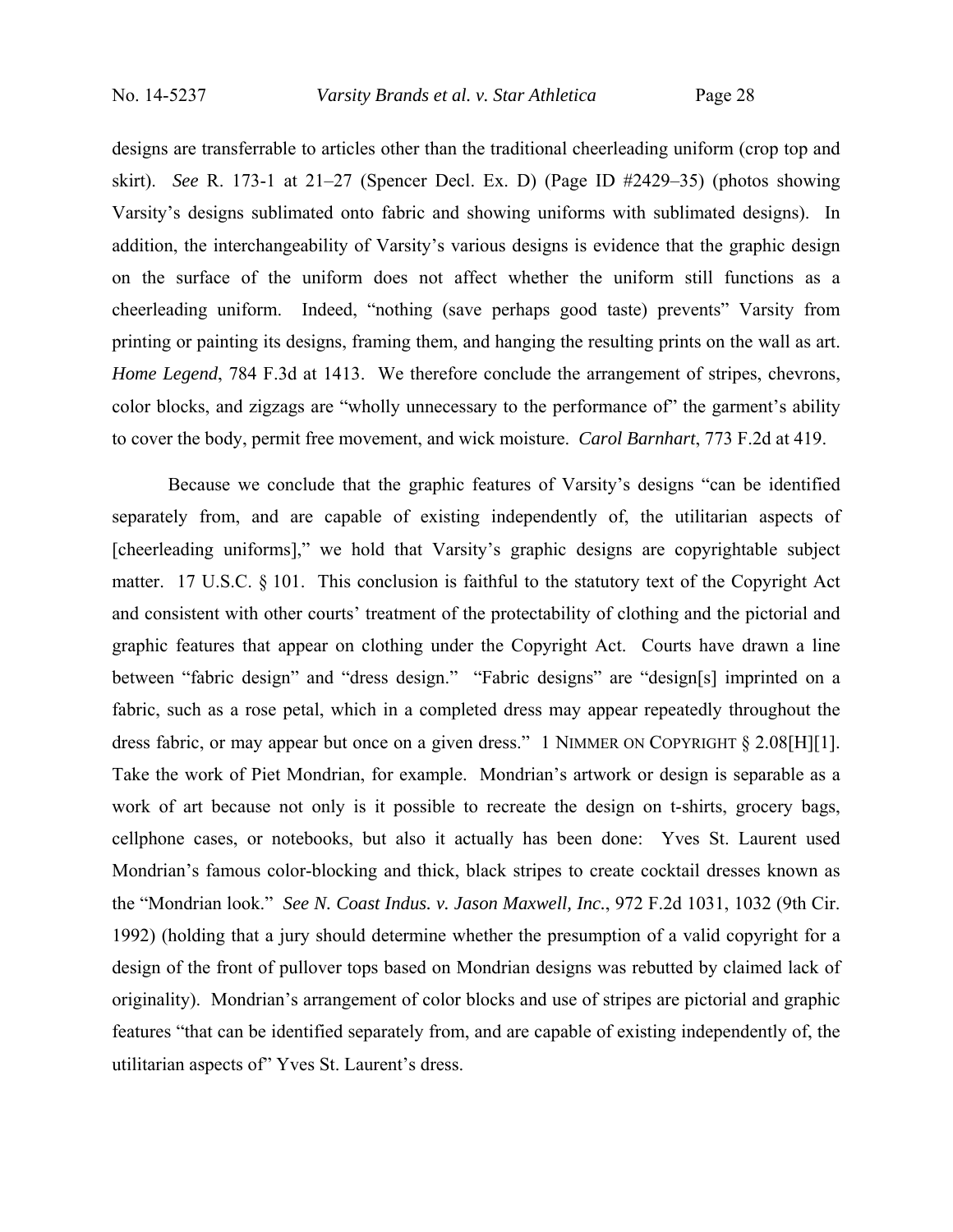In contrast, it is impossible either physically or conceptually to separate a "dress design," which "graphically sets forth the shape, style, cut, and dimensions for converting fabric into a finished dress or other clothing garment," from the utilitarian aspects of clothing, i.e., to cover, protect, and warm the body. 1 NIMMER ON COPYRIGHT § 2.08[H][1]*.* The shapes of the neckline (v-neck, square-neck, crew-neck), sleeves (short, long, puffy), skirt shape (a-line, pencil, midi, maxi), trouser cut (pleated, plain-front, cuffed), or pockets (patch, welt, jetted)—these are the components of a design that are inextricably connected with the utilitarian aspects of clothing: pockets store pencils or pens; pants and skirts cover the legs; shirts cover the torso modestly or less modestly depending on the neckline. The designs of these components of an article of clothing "can[not] be identified separately from, [or be] capable of existing independently of, the utilitarian aspects of the article [of clothing]." 17 U.S.C. § 101.

The Copyright Act protects fabric designs, but not dress designs. *Knitwaves, Inc. v. Lollytogs Ltd.*, 71 F.3d 996, 1002 (2d Cir. 1995); *Folio Impressions, Inc. v. Byer Cal.*, 937 F.2d 759, 763 (2d Cir. 1991). A designer may obtain valid copyrights for "a multicolored striped sweater with puffy leaf appliques" and a cardigan, "which has a squirrel and leaves appliqued onto its multipaneled front." *Knitwaves*, 71 F.3d at 999, appx. The sweater has a utilitarian function—to provide warm cover for the torso and arms—and the sweaters still perform that function without the leaf or squirrel designs. Similarly, the design of a rose and "the placement of that rose repeated in horizontal rows against an ornate background" on fabric receive copyright protection. *Folio Impressions*, 937 F.2d at 761, 763, 765. But the creative arrangement of sequins, beads, ribbon, and tulle, which form the bust, waistband of a dress, do not qualify for copyright protection because each of these elements (bust, waistband, and skirt) all serve to clothe the body. *Jovani*, 808 F. Supp. 2d at 550; R. 172-5 at 2 (Photos of Fiesta's and Jovani's designs) (Page ID #2383). And a collection of uniforms, which includes chef hats shaped like vegetables, tuxedo jackets with a "distinctive shawl collar styling with a deep V neckline," and semi-fitted jackets with princess seams and star buttons, does not receive copyright protection. *See Galiano*, 416 F.3d at 415 & n.3, 422.**<sup>13</sup>** Creative and arguably

**<sup>13</sup>**The Fifth Circuit used the likelihood-of-marketability approach to hold that these uniform designs were not eligible for copyright protection. *See Galiano*, 416 F.3d at 421–22. We do not believe the outcome of that case would be any different under our approach, however, because the aesthetic features of these uniforms could not "be"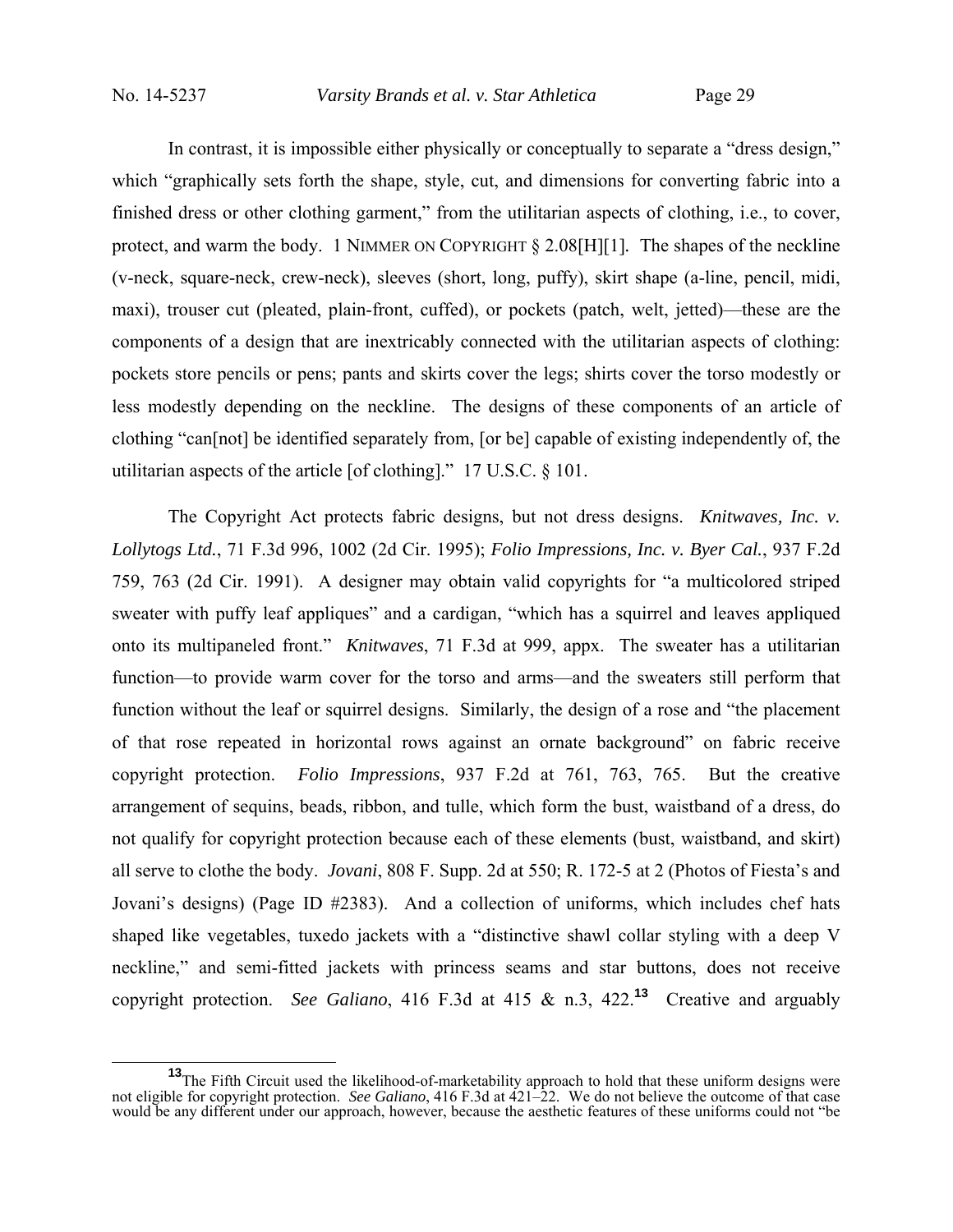attractive as these articles may be, they are merely inventive designs used to cover the wearer's body and hair. Thus, the design of these hats and jackets (useful articles) "canfull be identified separately from," and are not "capable of existing independently of, the utilitarian aspects of" a hat or a jacket. 17 U.S.C. § 101.

Because we believe that the graphic features of Varsity's cheerleading-uniform designs are more like fabric design than dress design, we hold that they are protectable subject matter under the Copyright Act. We therefore enter summary judgment for Varsity solely on the issue of the protectability of Varsity's designs as pictorial, graphic, or sculptural works. Because we conclude that Varsity is entitled to judgment on the issue of whether its designs are "pictorial, graphic, or sculptural works" and not uncopyrightble "useful articles," there is no need to address whether expert testimony would be proper in this case to determine the copyrightability of a design, as Varsity requests. We express no opinion about whether Varsity's designs are ineligible for copyright protection because they lack originality or any other reason. The district court did not address Star's contention that Varsity's designs are unoriginal, *see* R. 176-2 at 13– 14 (Def.'s Combined Mem. of Law in Opp'n to Pls.' Mot. for Summ. J. and Reply in Supp. of Its Mot. for Summ. J.) (Page ID #3287–88), and therefore we leave that issue for the district court to address in the first instance.

#### **III. DISMISSAL OF THE STATE-LAW CLAIMS**

 The district court dismissed all of Varsity's state-law claims after finding a federal question lacking. R. 199 at 17 (D. Ct. Op. & Order) (Page ID #4311). District courts may decline to exercise supplemental jurisdiction over state-law claims if "the district court has dismissed all claims over which it has original jurisdiction." 28 U.S.C. § 1367(c) (2012). Section 1367(c) does not obligate district courts to dismiss state-law claims after dismissal of all federal claims, nor does it require that they retain jurisdiction either except in a few circumstances. *Musson Theatrical, Inc. v. Fed. Express Corp.*, 89 F.3d 1244, 1254–55 (6th Cir. 1996). We review for an abuse of discretion the district court's decision to dismiss state-law claims after the dismissal of federal claims. *Id.* at 1254. Varsity contends that the district court

identified separately from," nor were they "capable of existing independently of, the utilitarian aspects of" the uniform pieces. 17 U.S.C. § 101.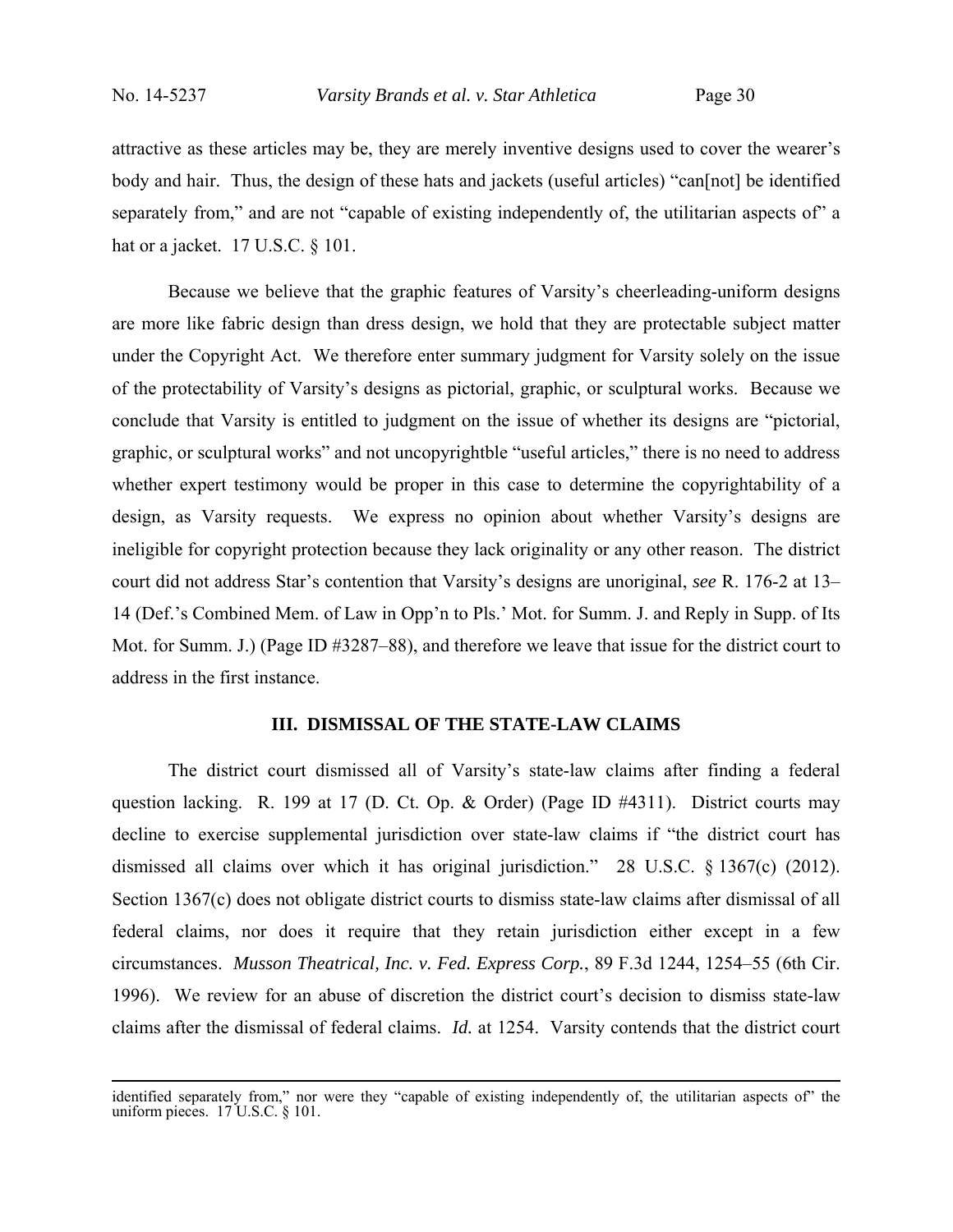erred by exercising this discretion to dismiss because it still had original jurisdiction under 28 U.S.C. § 1332 (2012).

 We now vacate the district court's judgment dismissing Varsity's state-law claims for two reasons. First, because we hold that Varsity's designs are copyrightable graphic works, a federal claim remains. Second, Varsity should have the opportunity to amend its complaint to satisfy the requirements of diversity jurisdiction.

Star denies that Varsity sufficiently pleaded diversity jurisdiction because the complaint does not allege an amount in controversy or that the parties are diverse. Appellee Br. at 70. The party invoking federal jurisdiction—in this case, Varsity—bears the burden of proof that the federal courts have jurisdiction. *Cleveland Hous. Renewal Project v. Deutsche Bank Trust Co.*, 621 F.3d 554, 559 (6th Cir. 2010). Section 1332 vests federal courts with original jurisdiction "of all civil actions where the matter in controversy exceeds the sum or value of \$75,000, exclusive of interest and costs, and is between . . . citizens of different States . . . ." 28 U.S.C. § 1332(a)(1). A corporation is a "citizen of every State . . . by which it has been incorporated and of the State  $\ldots$  where it has its principal place of business." *Id.* § 1332(c)(1). The three plaintiff corporations in this suit are incorporated in Delaware, Tennessee, and Minnesota, but all three identify Tennessee as their principal place of business. R. 1 at  $1-2$  (Compl.  $\P$ [2–4) (Page ID  $#1-2$ ).

We assess the citizenship of limited liability corporations ("LLC") differently, however: an LLC "has the citizenship of each of its members." *Delay v. Rosenthal Collins Grp., LLC*, 585 F.3d 1003, 1005 (6th Cir. 2009). Varsity has not alleged the citizenship of Star's members in its complaint or first amended complaint. *See* R. 1 at 1–16 (Compl.) (Page ID #1–16); R. 51 at 1–2 (1st Am. Compl.) (Page ID #532–33). Because Varsity's complaint is currently insufficient to establish diversity jurisdiction under 28 U.S.C. § 1332(a), the proper course is to permit Varsity to seek leave to amend the complaint pursuant to Federal Rule of Civil Procedure 15(a)(2) to attempt to establish that all members of Star do not share citizenship with the three plaintiff corporations. *See Kelly v. Ky. Oak Mining Co.*, 491 F.2d 318, 320 (6th Cir. 1974) (holding that plaintiffs should be permitted to amend their complaint in order to cure a defective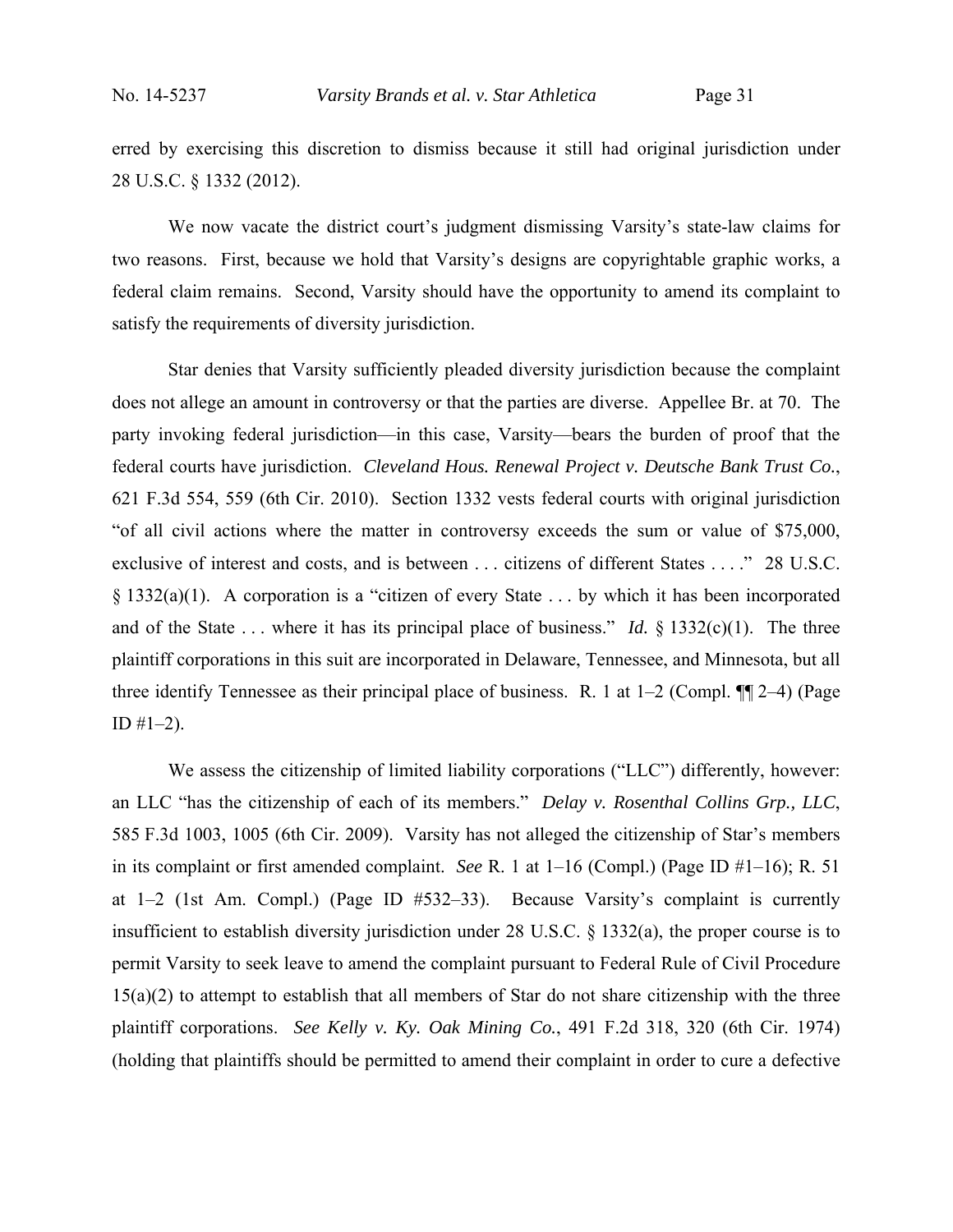allegation of diversity jurisdiction). We leave it to the district court to decide in the first instance whether the sum or value of this case exceeds \$75,000 as required by 28 U.S.C. § 1332(a)(1).

### **IV. CONCLUSION**

 Because the district court erroneously concluded that Varsity's designs were not copyrightable, we **VACATE** the judgment in favor of Star and enter partial judgment for Varsity on the sole issue of whether Varsity's designs are copyrightable pictorial, graphic, or sculptural works. We also **VACATE** the order dismissing Varsity's state-law claims. We **REMAND** the case to the district court for further proceedings consistent with this opinion.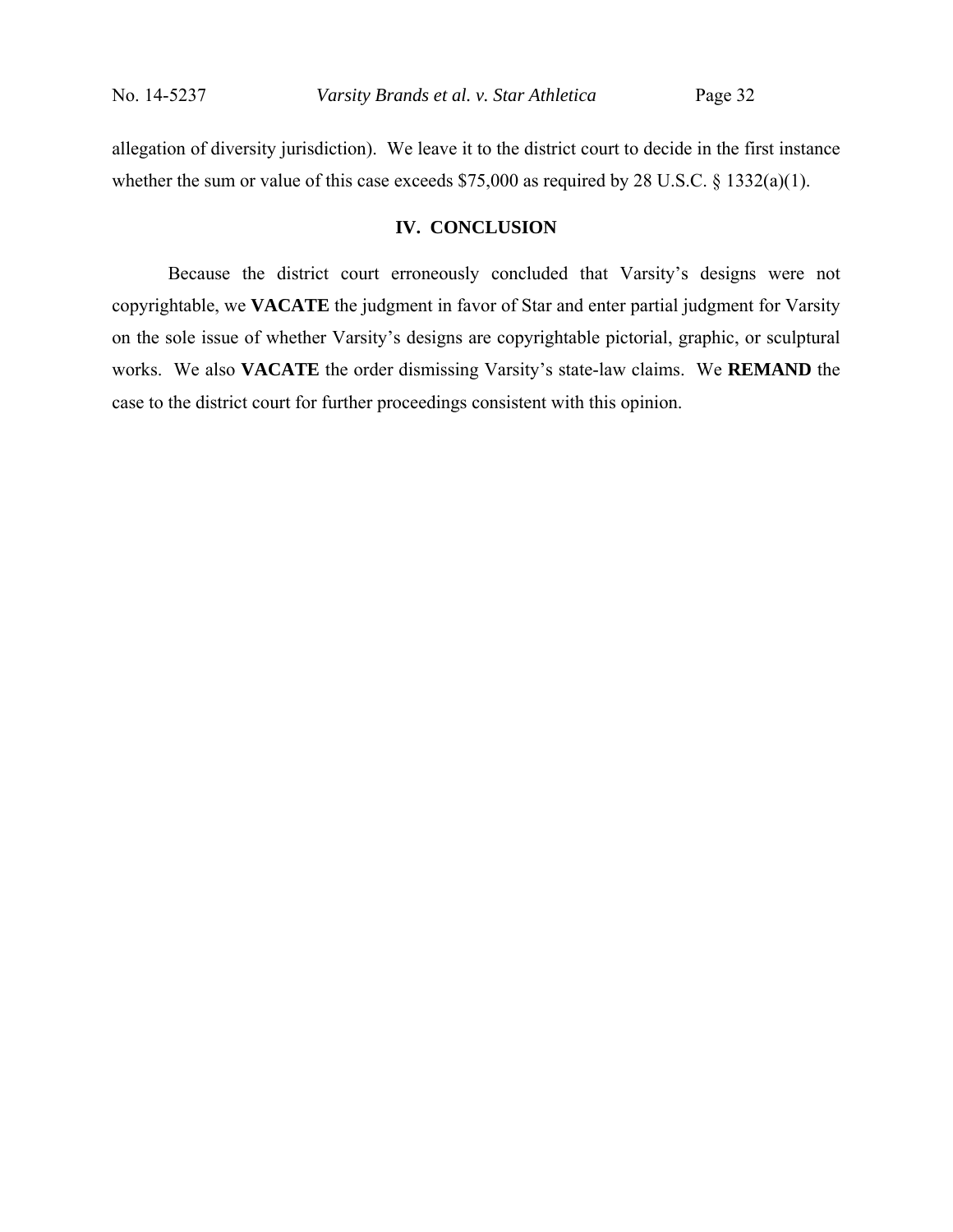# **DISSENT**  $\frac{1}{2}$

 $\frac{1}{2}$ 

McKEAGUE, Circuit Judge, dissenting.The majority presents a thoughtful approach to this difficult "metaphysical quandary" that courts have wrestled with for years. *See Universal Furniture Int'l, Inc. v. Collezione Europa USA, Inc.*, 618 F.3d 417, 434 (4th Cir. 2010). I agree with the majority's general approach. We first define the work's function and then ask whether the claimed elements can be identified separately from, or exist independently of, that function. I depart with the majority's analysis, however, in how the function of these designs is defined. I would hold that there is no conceptual separability and that Varsity's designs are not copyrightable. I therefore dissent.

*Function.* The majority explains that the function of a cheerleading uniform is to wick away moisture and "permit the wearer to cheer, jump, kick, and flip." That broad definition could be used to describe all athletic gear. But the particular athletic uniforms before us serve to identify the wearer as a cheerleader. Without stripes, braids, and chevrons, we are left with a blank white pleated skirt and crop top. As the district court recognized, the reasonable observer would not associate this blank outfit with cheerleading. This may be appropriate attire for a match at the All England Lawn Tennis Club, but not for a member of a cheerleading squad.

A narrower approach to "function" finds support in other circuits' caselaw. In *Jovani Fashion, Ltd. v. Fiesta Fashions*, 500 F. App'x 42, 44 (2d Cir. 2012), the Second Circuit concluded that the function of a prom dress was to clothe the body "in an attractive way for a special occasion" because this "clothing, in addition to covering the body, serves a 'decorative function.'" *Id.* at 45 (citing *Whimsicality, Inc. v. Rubie's Costume Co.*, 891 F.2d 452, 455 (2d. Cir. 1989)). Why? Because "the decorative elements of clothing are generally 'intrinsic' to the overall function, rather than separable from it." *Id.* Similarly, the Fifth Circuit in *Galiano v. Harrah's Operating Co.*, 416 F.3d 411 (5th Cir. 2005), explained that a casino uniform's function is just that: to serve as a "casino uniform[]." *Id*. Clothing provides many functions, but a uniform at its core identifies its wearer as a member of a group. It follows that the stripes, braids, and chevrons on a cheerleading uniform are integral to its identifying function.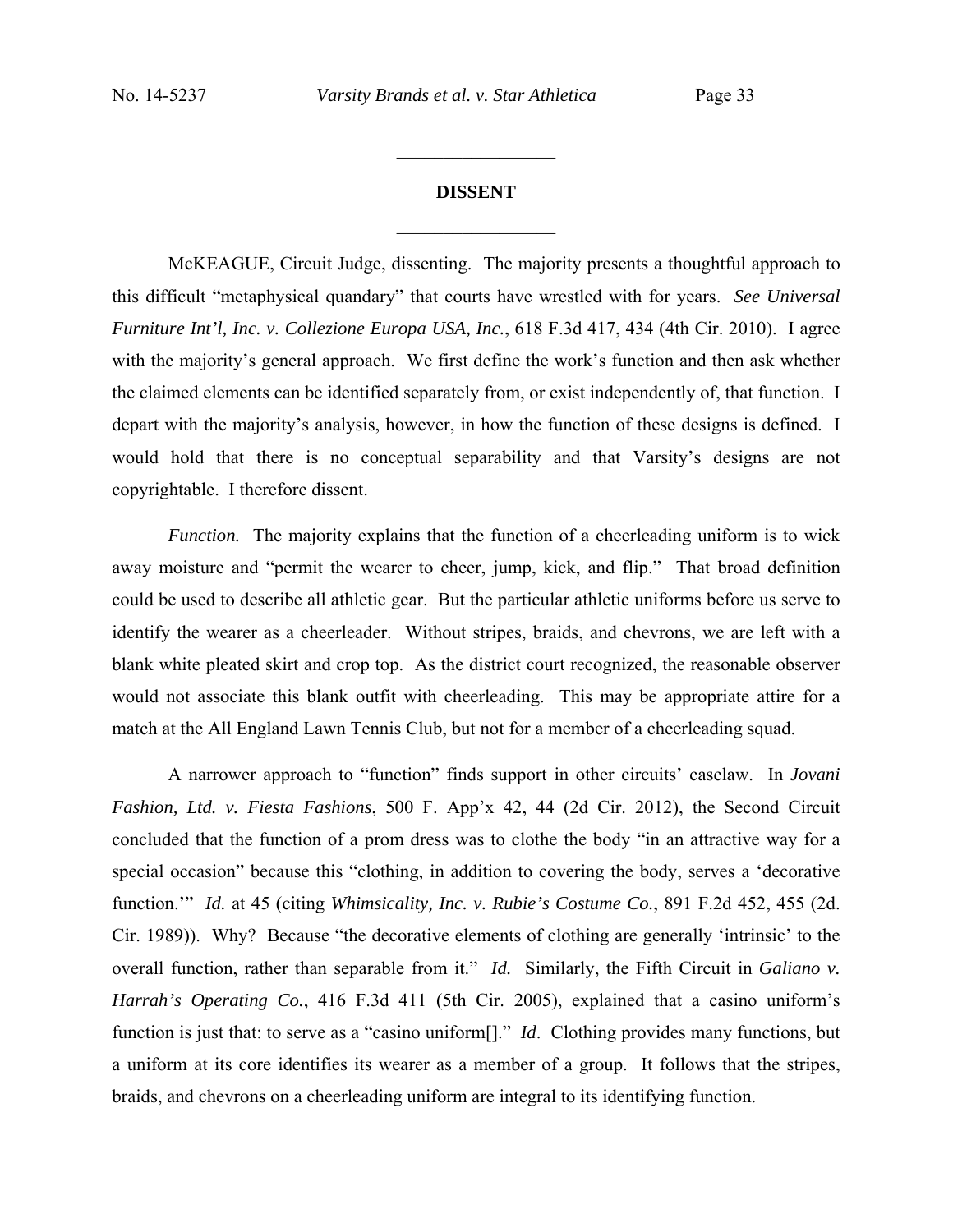The majority rejects this categorization because this holding would purportedly "render nearly all artwork unprotectable." That's not true. It renders unprotectable only artwork that is integral to an item's utilitarian function. In defining that function, we are confined by caselaw and by common sense. Take a dresser, for example. The function of a dresser is to store clothes and other articles. Any ornamental designs displayed on the surface of a dresser are not integral to that function. *Cf. Universal Furniture*, 618 F.3d at 434*.* Those ornamental designs would therefore be copyrightable. *Id.* In contrast, a painting is not subject to the separability analysis because it does not qualify as a "useful article" under 17 U.S.C. § 101.

*Separability.* Once function is properly defined, it logically follows: the placement of the stripes, braids, and chevrons is not separable from that function. In *Jovani Fashion*, in relation to a prom dress, the court excluded from copyright "the arrangement of decorative sequins and crystals on the dress bodice; horizontal satin ruching on the dress waist; and layers of tulle on the skirt." 500 F. App'x at 44. Here, as in that case, there is no evidence that Varsity's designers "exercise[d] artistic judgment 'independently of functional influences,' rather than as a 'merger of aesthetic and functional considerations.'" *Id.* (quoting *Brandir Int'l, Inc. v. Cascade Pac. Lumber Co.*, 834 F.2d 1142, 1145 (2d Cir. 1987)). In both cases, the designers' aesthetic considerations merged with functional concerns: "to cover the body in an attractive way for a special occasion," *id.*, and to identify the wearer as a member of a particular cheerleading squad. Without the stripes, braids, and chevrons, a blank shell of a cheerleading uniform would lose an important dimension of its functional utility.

These designs are unlike other items that are copyrightable. Take the belt buckles in *Kieselstein-Cord v. Accessories by Pearl, Inc.*, 632 F.2d 989, 993 (2d Cir. 1980). The court in that case concluded that while belt buckles are utilitarian objects designed to hold pants in place, the claimed designs were "conceptually separable sculptural elements." *Id.* Here, unlike *Kieselstein-Cord*, Varsity's designs would lose their ability to identify the wearer as a cheerleader without these aesthetic elements. Rather than simply "giv[ing the pieces] a pretty face," *Universal Furniture*, 618 F.3d at 434 (discussing *Pivot Point Int'l, Inc. v. Charlene Products, Inc.*, 372 F.3d 913, 916 (7th Cir. 2004)), Varsity's designs enhance the garment's utility. The claimed artistic choices thus cannot be separated from that function.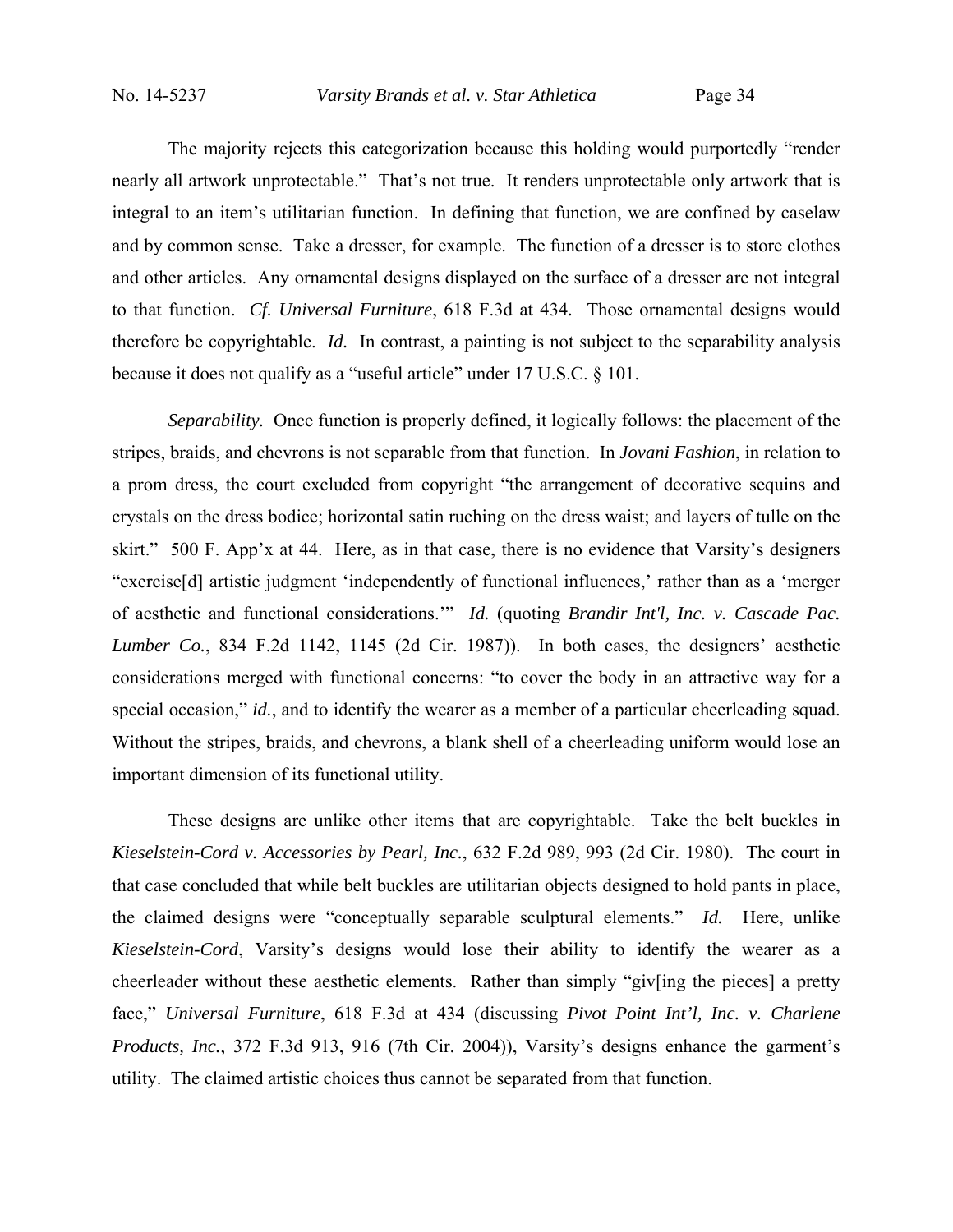The majority notes that the Copyright Office's registration for Varsity's two-dimensional sketches is entitled to *Skidmore* deference. *See Hi-Tech Video Prods., Inc. v. Capital Cities/ABC, Inc.*, 58 F.3d 1093, 1095 (6th Cir. 1995). Fair enough, but "under *Skidmore*, we follow an agency's rule only to the extent it is *persuasive*." *Gonzales v. Oregon*, 546 U.S. 243, 269 (2006) (emphasis added). And this determination is not at all persuasive. It is not supported by the Copyright Act's "text and design." *Id.* Nor is it "consistent with the congressional purpose." *Morton v. Ruiz*, 415 U.S. 199, 237 (1974); *see also S. Rehab. Grp., P.L.L.C. v. Sec'y of Health & Human Servs.*, 732 F.3d 670, 685 (6th Cir. 2013). The Copyright Office's determination, therefore, does not change my conclusion.

The fact that Varsity's artistic choices may have been "'aesthetically satisfying and valuable'" likewise does not change this conclusion. *See Carol Barnhart Inc. v. Economy Cover Corp.*, 773 F.2d 411, 418 (2d Cir. 1985) (quoting H.R. REP. NO. 94-1476 at 55 (1976)). Rather, a more particularized assessment of function accounts for the inherent tension created by protection of clothing design in the Intellectual Property arena. In dicta, this Court has discussed questions implicated by extending copyright protection to articles with utilitarian value, like clothing. Recognizing copyright protection for items with utilitarian function "would allow for the protection of patent-like features without having to fulfill the rigorous standards for obtaining a design patent." *See Winfield Collection, Ltd. v. Gemmy Indus., Corp.*, 147 F. App'x 547, 550–52 (6th Cir. 2005) (citations omitted).

Ultimately, this case turns on how function is defined. How broadly should courts define the function of an article of clothing? Should they define it at its most basic function, to cover the body? Should they define it broadly, as the majority does in this case, as wicking away moisture and "permit[ting] the wearer to cheer, jump, kick, and flip"? Or should they define it more particularly, in relation to its specific purpose—as identifying the wearer as a cheerleader? *See Jovani Fashion*, 500 F. App'x at 44 (concluding that the function of a prom dress is "to cover the body in an attractive way for a special occasion"). For the above reasons I submit the more particularized assessment is more sensible and consonant with the purposes of the law.